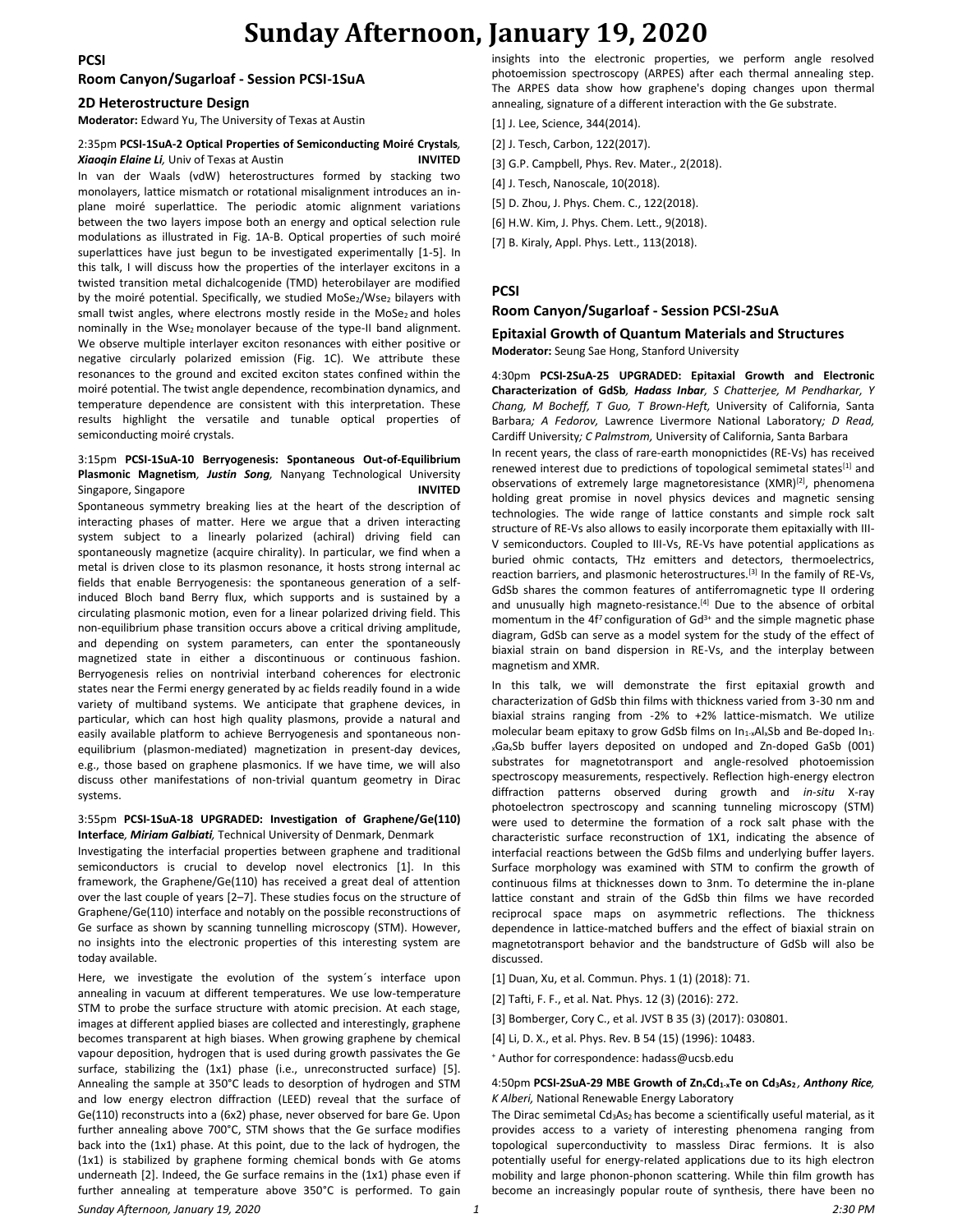# **Sunday Afternoon, January 19, 2020**

reports of epitaxial growth on  $Cd<sub>3</sub>As<sub>2</sub>$ , limiting the ability to develop full heterostructures. One barrier to epitaxy on Cd<sub>3</sub>As<sub>2</sub> is the high vapor pressure of  $Cd<sub>3</sub>As<sub>2</sub>$  (1e-7 mbar at only 135  $^{\circ}$  C ), which is well below the ideal growth temperature of most semiconductors [1].

The  $Zn_xCd_{1-x}Te$  (111) system provides one promising option for overgrowth given that it can be lattice matched to the  $(112)$  surface of Cd<sub>3</sub>As<sub>2</sub> and has a relatively low optimal growth temperature (240-300° C). Reflective highenergy electron diffraction (RHEED) patterns of epilayers grown on Cd<sub>3</sub>As<sub>2</sub> exhibit a (2x1) reconstruction, even with a growth interruption. These patterns are consistent with As-terminated CdTe observed following high temperature annealing under As [2]. CdTe epilayers growth at  $Cd<sub>3</sub>As<sub>2</sub>$ compatible substrate temperatures (~120° C) are rough, but further growth at 240° C yields smoother surfaces, as seen in atomic force microscopy. Xray diffraction confirms  $Cd<sub>3</sub>As<sub>2</sub>$  remains following the higher temperature growth step, suggesting complete coverage is achieved. Higher temperature anneals under As further smooth and passivate this surface, while similar anneals under Te result in disappearance of a RHEED pattern and loss of the  $Cd_3As_2$  layer. Introduction of moderate Zn content into CdTe results in complete surface coverage but also very large features, likely a result of very low Zn adatom mobility at these temperatures. Our results provide a starting point for incorporating Cd<sub>3</sub>As<sub>2</sub> into a variety of device structures.

[1] V.J. Lyons and V.J. Silvestri, J. Phys. Chem. **64**, 2266 (1960)

[2] Y. Nakazawa, M. Uchida , S. Nishihaya, S. Sato, A. Nakao, J. Matsuno , and M. Kawasaki, APL Mater. **7**, 071109 (2019)

4:55pm **PCSI-2SuA-30 Interfaces and Growth of NbTiN-AlN Heterostructures on Sapphire as Epitaxial Josephson Junctions***, Chris Richardson, A Thomas, A Alexander, C Weddle,* Laboratory for Physical Sciences*; B Arey, M Olszta,* PNNL

Plasma assisted Molecular beam epitaxy (PAMBE) is used to grow niobium titanium nitride alloys (Nb<sub>x</sub>Ti<sub>1-x</sub>N) and wide bandgap nitride (AlN) superconductors directly on c-plane sapphire wafers. This combination of nitride materials provides sufficient degrees of freedom that synthesis of an epitaxial Josephson junction may be possible while satisfying the device requirements for superconducting quantum circuits. Thin films of various Nb<sub>x</sub>Ti<sub>1-x</sub>N alloys are grown using the abrupt metamorphic growth paradigm and show the ability to tune the lattice parameters and critical temperatures of the superconducting films. Surface topology, degree of twinning, and superconducting loss are used to evaluate the fitness of these layers.

A prototype NbTiN/AlN/NbTiN (superconductor-insulator-superconductor) Josephson junction structure has been grown. The structural, superconducting, and current-votlage characterization of these heterostructures will be presented.

5:00pm **PCSI-2SuA-31 Growth of AlN Barriers in Al/AlN/Al SIS Josephson Junctions by Low Temperature Atomic Layer Epitaxy***, Charles R. Eddy, Jr.,*  U.S. Naval Research Laboratory*; D Pennachio, J Lee, A McFadden,*  University of California, Santa Barbara*; S Rosenberg,* U.S. Naval Research Laboratory*; Y Chang, C Palmstrom,* University of California, Santa Barbara

Superconductor-Insulator-Superconductor (SIS) structures are of increasing interest for the creation of Josephson junctions that can serve as the basis for quantum qubit transmons, which hold significant promise for quantum computing technologies. Traditionally, these devices have been developed using amorphous  $AIO_x$  in  $A|/AIO_x/A$  structures and have enabled fundamental demonstrations of transmon performance. However, improved performance may be expected with an epitaxial insulator. Even in these structures, the nature of the superconductor/substrate interface and the superconductor/ambient interface limits coherence and, consequently, qubit performance.

In an effort to address this challenge, we employ low temperature atomic layer epitaxy (ALEp) to grow crystalline AlN insulators on crystalline aluminum films. Smooth epitaxial aluminum films are grown by evaporation on cryogenically-cooled, buffered GaAs(001) substrates [1]. These epitaxial surfaces are "frozen" using a low temperature nitridation atomic layer process (ALP) before the samples are ramped to 300° C for low temperature ALE of AlN using semiconductor grade trimethylaluminum and UHP argon and nitrogen inductively coupled plasmas (ICPs). In this study, we evaluate the structural effects of variations in the initial nitridation ALP, growth conditions of ALEp AlN barriers, and SIS barrier thickness using transmission electron microscopy. We have found that at one end of the spectrum, a simple 5 cycle nitridation ALP of epitaxial aluminum at ~90° C, where each cycle is a 30 second exposure to 300W UHP argon/nitrogen

(200/75 sccm) ICP , consumes a significant fraction of the aluminum to make an amorphous AlN insulator that is roughly 2 nm thick. When this surface is subjected to another low temperature Al evaporation, the top Al films are a mixture of amorphous and polycrystalline. When the same nitridation ALP is employed and followed by 5nm of ALEp AlN growth at 300° C, a similar amount of the aluminum film is consumed and an amorphous ALEp AlN layer results. Finally, when the nitridation ALP is reduced to a single cycle of nitridation, less of the aluminum film is consumed and the 5nm AlN ALEp film shows polycrystallinity with small regions demonstrating sharp, potentially epitaxial interfaces. This result suggests that proper ALP nitridation of the epitaxial aluminum can support epitaxial growth of AlN by ALE. Further studies of the influence of number of cycles, cycle duration, plasma chemistry and plasma power on both the nitridation ALP and AlN ALEp will be presented.

[1] S. Gazibegovic et al., Nature 548, 434 (2017).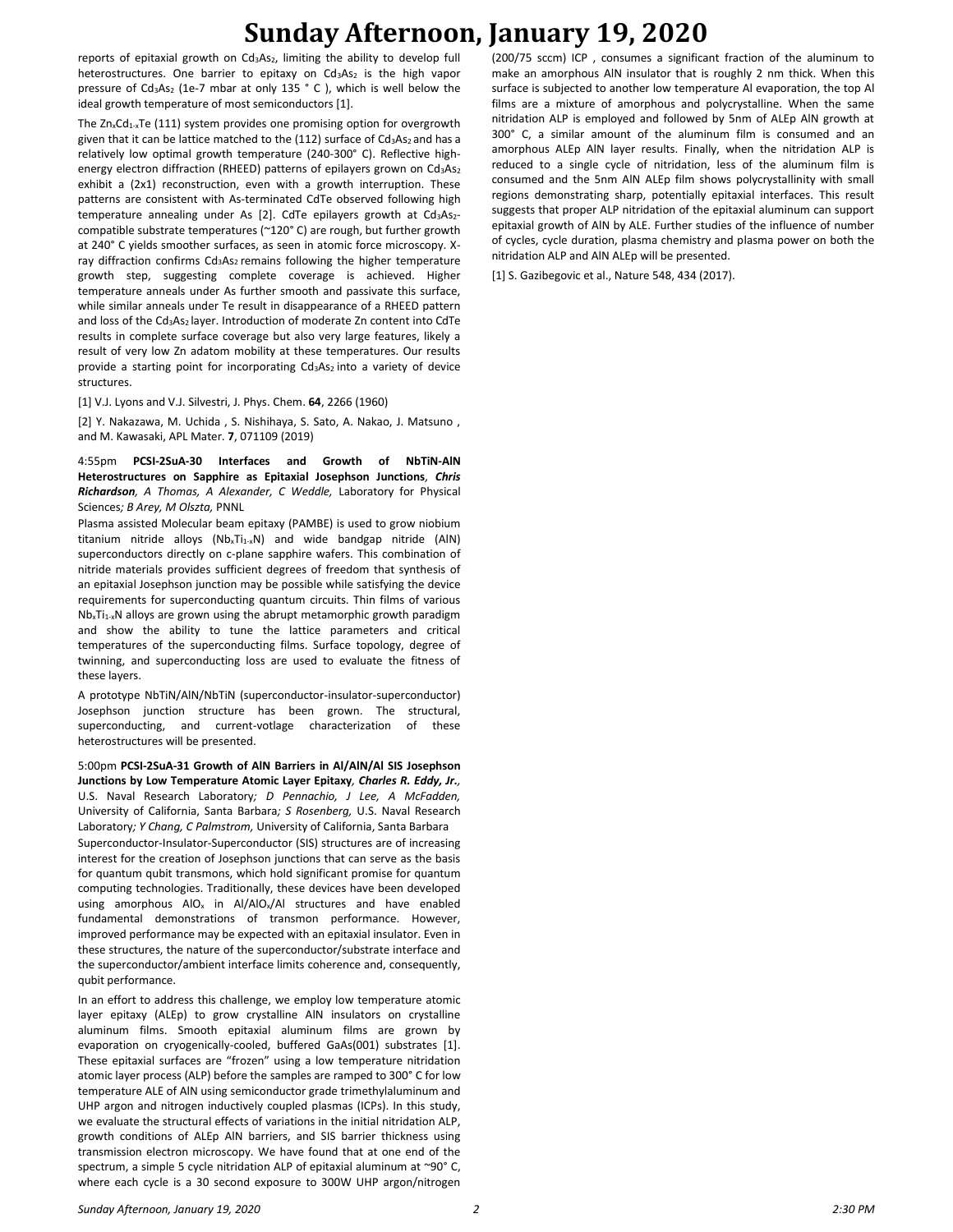### **Sunday Evening, January 19, 2020**

**PCSI**

#### **Room Canyon/Sugarloaf - Session PSCI-SuE**

#### **Single Photon Detectors**

**Moderator:** Christopher Palmstrom, University of California, Santa Barbara

7:30pm **PSCI-SuE-1 Theory of Single Photon Detection by a Photoreceptive Molecule and a Quantum Coherent Spin Center***, N Harmon,* University of Evansville*; Michael Flatté,* University of Iowa **INVITED**

The long spin coherence times in ambient conditions of color centers in solids, such as nitrogen-vacancy (NV− ) centers in diamond, make these systems attractive candidates for quantum sensing. Quantum sensing provides remarkable sensitivity at room temperature to very small external perturbations, including magnetic fields, electric fields, and temperature changes. A photoreceptive molecule, such as those involved in vision, changes its charge state or conformation in response to the absorption of a single photon. We show the resulting change in local electric field modifies the properties of a nearby quantum coherent spin center in a detectable fashion. Using the formalism of positive operator values measurements (POVMs), we analyze the photo-excited electric dipole field and, by extension, the arrival of a photon based on a measured readout, using a fluorescence cycle, from the spin center. We determine the jitter time of photon arrival and the probability of measurement errors. We predict that configuring multiple independent spin sensors around the photoreceptive molecule would dramatically suppresses the measurement error[1].

[1] N. J. Harmon and M. E. Flatté, arXiv:1906.01800

8:10pm **PSCI-SuE-9 From Dark Matter Detection to Artificial Intelligence: Uses for Superconducting Nanowire Single Photon Detectors***, Sae Woo Nam,* National Institute of Standards and Technology, UUSA **INVITED** Single-photon detectors are an essential tool for a wide range of applications in physics, chemistry, biology, communications, computing, imaging, medicine, and remote sensing. Ideally, a single photon detector generates a measurable signal only when a single photon is absorbed. Furthermore, the ideal detector would have 100% detection efficiency, no false positive (dark counts), and transform-limited timing resolution. Since the first reported detection of a single photon using a superconducting nanowire in 2001[1], steady progress has been made in the development and application of superconducting nanowire single photon detectors (SNSPD or SSPD) with ideal properties. The performance of these detectors is fundamentally related to characterizing and understanding the materials used in these quasi-1D wires that are able to detect photons. I will briefly describe progress in detector developments, use of these detectors in new applications, and opportunities for future work.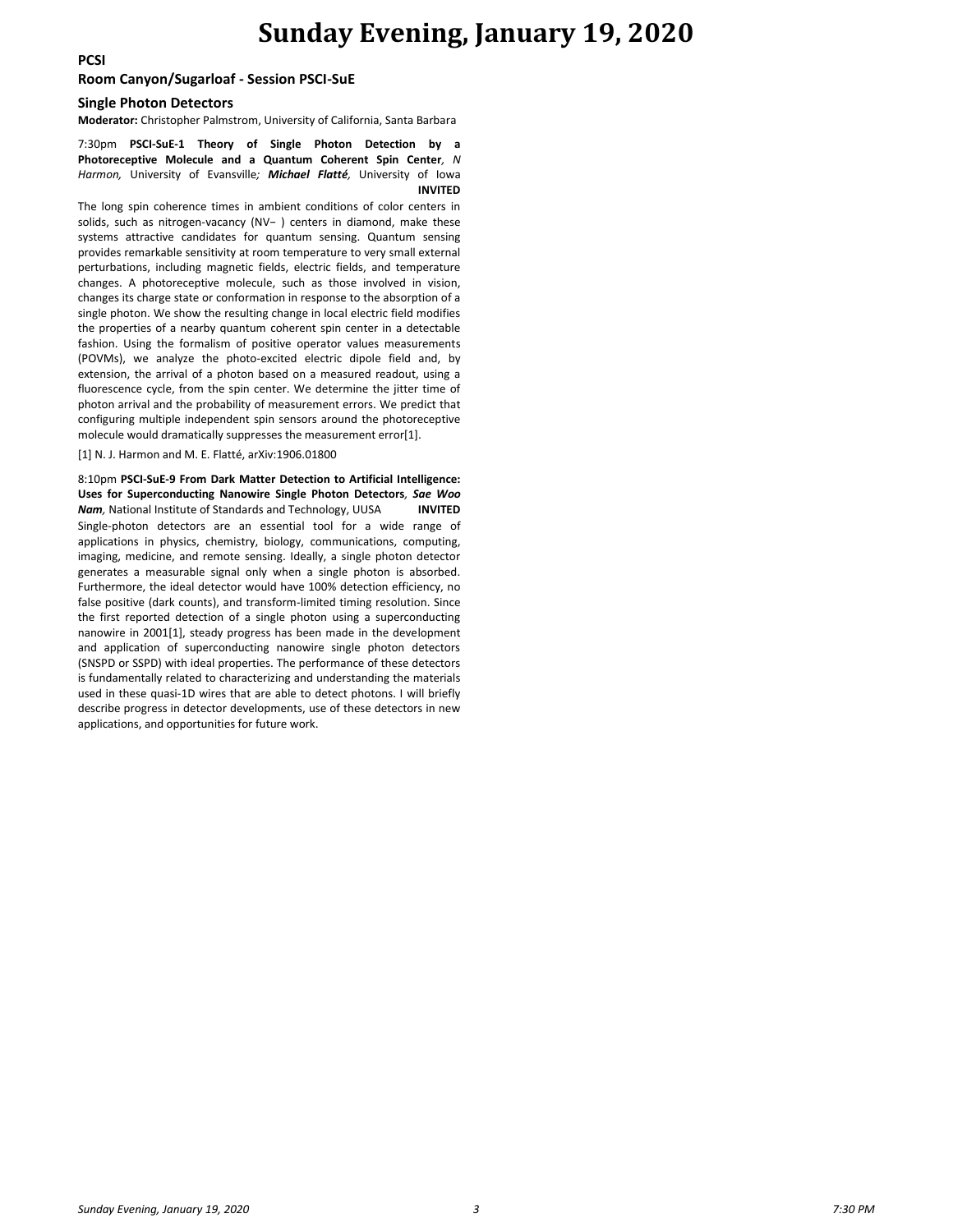#### **PCSI**

# **Monday Morning, January 20, 2020**

### **Room Canyon/Sugarloaf - Session PCSI-1MoM**

#### **Oxides**

**Moderator:** Tohru Honda, Kogakuin University

#### 8:30am **PCSI-1MoM-1 MOCVD Epitaxy and Doping for β-Ga2O<sup>3</sup> and (AlxGa1-x)2O3***, Hongping Zhao,* The Ohio State University **INVITED**

Ultrawide bandgap (UWBG) gallium oxide (Ga<sub>2</sub>O<sub>3</sub>) represents an emerging semiconductor material with excellent chemical and thermal stability. It has a band gap of 4.5-4.9 eV, much higher than that of the GaN (3.4 eV) and 4H-SiC (3.2 eV). The monoclinic  $β$ -phase  $Ga<sub>2</sub>O<sub>3</sub>$  represents the thermodynamically stable crystal among the known five phases (α, β, γ, d , ε). The breakdown field of β-Ga2O<sup>3</sup> is estimated to be 6-8 MV/cm, which is much larger than that of the 4H-SiC and GaN. These unique properties make β-Ga<sub>2</sub>O<sub>3</sub> a promising candidate for high power electronic device and solar blind photodetector applications. Single crystal β-Ga2O3 substrates can be synthesized by scalable and low cost melting based growth techniques. Metalorganic chemical vapor deposition (MOCVD) growth technique was used to develop high quality  $β$ -Ga<sub>2</sub>O<sub>3</sub> thin films and its ternary alloy (Al<sub>x</sub>Ga<sub>1-x</sub>)<sub>2</sub>O<sub>3</sub>. Control of background and n-type doping in β- $Ga<sub>2</sub>O<sub>3</sub>$  will be discussed. Record carrier mobilities of 184 cm<sup>2</sup>/V·s at room temperature and 4984 cm<sup>2</sup>/V·s at low temperature (45 K) were measured for β-Ga<sub>2</sub>O<sub>3</sub> thin films with room-temperature doping concentrations of 2.5×10<sup>16</sup> and 2.75×10<sup>16</sup> cm<sup>-3</sup>, respectively [1]. Growth and fundamental understanding of  $(Al_xGa_{1-x})_2O_3$  are still lacking. The limit of Al incorporation in beta-phase  $Ga<sub>2</sub>O<sub>3</sub>$  has not been understood or experimentally verified, although it was predicted up to 60% of Al composition could be incorporated into β-Ga2O3. N-type doping capability as a function of Al composition in  $(Al_xGa_{1-x})_2O_3$  is another important fundamental question. Carrier transport properties in  $(Al_xGa_{1-x})_2O_3$  will be discussed.

*Acknowledgement: The authors acknowledge the funding support from the Air Force Office of Scientific Research FA9550-18-1-0479 (AFOSR, Dr. Ali Sayir) and the National Science Foundation (1810041).*

[1] Z. Feng, AFM Bhuiyan, M. R. Karim, H. Zhao, Appl. Phys. Letts, 114, 250601 (2019).

9:10am **PCSI-1MoM-9 Atomic Structure and Electronic Properties of the Non-Polar In2O<sup>3</sup> and β-Ga2O3(100) Surfaces***, C Schulze, R Zielinski, J Hofmann, C Bruckmann,* Technische Universität Berlin, Germany*; Z Galazka,* Leibniz-Institut für Kristallzüchtung Berlin, Germany*; Holger Eisele,* Technische Universität Berlin, Germany

In2O<sup>3</sup> and β-Ga2O<sup>3</sup> belong to the transparent conducting oxides (TCOs), being promising candidates for a wide field of applications like in solar cells, in detectors, and for high-power devices. In order to achieve high efficiency in electronic and opto-electronic devices a variety of prerequisites are necessary, as e.g., high crystal quality with low defect densities, adjustable conductivity by doping, controllable surfaces and interfaces, etc. Especially the doping mechanisms and the resulting high electron mobility are still under broad discussion for sesquioxide material: Mainly oxygen vacancies are under strong debate about their functionality [1]. We use scanning tunneling microscopy (STM) and spectroscopy (STS) in order to analyze the atomic structure of the non-polar surfaces. Since non-polar surfaces typically show no intrinsic surface states within the fundamental band gap of semiconductor materials, it is furthermore possible to study bulk and doping states using these methods [2].

Both semiconductors,  $In_2O_3(111)$  and  $β-Ga_2O_3(100)$  show at their respective non-polar surface a 1×1 surface unit cell without reconstruction upon *in situ* cleavage. We found the unreconstructed surface unit cell in the case of  $In_2O<sub>3</sub>(111)$  in empty state images with atomic resolution. In respective room-temperature STS spectra we can identify the conduction band contribution, the direct and the indirect valence band as well as at least 3 intrinsic states being located within the band gap. Due to the variation of the growth parameter we can assign at least some of these states to charge transfer levels of impurities and vacancies. Since the Fermi level is located within the fundamental band gap, we can exclude an intrinsic electron accumulation for the freshly cleaved surface, while in air aged samples show a strongly different behavior, i.e. metallic appearance as in the case of a surface electron accumulation.

The  $\beta$ -Ga<sub>2</sub>O<sub>3</sub>(100) surface also shows atomic resolution in empty state images. Even more, we can identify single dopant atoms. In the corresponding STS spectra we can assign the conduction band contribution and again charge transfer levels, originating most likely from vacancies of the three differently coordinated oxygen atom positions within the unit cell. Even more, we can identify a charge transfer level, which we can assign to Si doping. Due to our findings from differently doped samples we conclude that the conductivity from unintentionally doped  $β$ -Ga<sub>2</sub>O<sub>3</sub>(100) can be assigned to background doping by Si.

<sup>+</sup> Author for correspondence: holger.eisele@physik.tu-berlin.de

9:15am **PCSI-1MoM-10 Growth and Structures of Metal Dopant-Ceria Mixed Oxide Interfaces***, E Ginting, L Du, Jing Zhou,* University of Wyoming Ceria has been widely studied as an oxidation-reduction catalyst due to its unique redox properties and oxygen storage capacity [1]. The addition of other metal elements such as Ti and Mn into ceria could better enhance its thermal stability and improve its redox properties and oxygen storage capacity. To understand the chemistry of doped-ceria mixed oxides, it is of crucial importance to determine their surface structures at the fundamental level. We present our study on the growth of ceria thin films with Ti and Mn dopants and the understanding of their structures using Xray photoelectron spectroscopy, low-energy electron diffraction, as well as scanning tunneling microscopy. Well-ordered  $CeO<sub>x</sub>(111)$  with controlled degree of Ce reduction and atomic structures can be prepared on a Ru(0001) single crystal substrate [2]. Metal-doped ceria mixed oxide interfaces were prepared by depositing Ti or Mn over  $CeO<sub>x</sub>(111)$  thin films. C o-deposition of Ce with metal dopants can produce well-ordered Ce1 <sup>x</sup>MxO2-δ(111) mixed oxide films (M=Ti, Mn) [3]. Dopant types and compositions can influence the surface structures, electronic structures, and redox properties of ceria. Effects of Mn and Ti dopants in ceria were investigated for Ni as steam reforming of ethanol catalysts for energy production . Compared to pure ceria, addition of metal dopants in ceria can provide unique anchoring sites and interaction for deposited Ni, which can significantly stabilize Ni as small metal nanoparticles upon heating. Additionally, modified structures and electronic properties of ceria by dopants offer alternative adsorption and reaction sites and provide promotional effects in the resistance of the coke formation over deposited Ni nanoparticles in the adsorption and reaction of ethanol. The research is sponsored by the National Science Foundation (Award Number: CHE1151846).

[1] A. Trovarelli, *Catalysis by Ceria and Related Materials*, Imperial College Press: London (2002).

[2] Y. H. Zhou, J. M. Perket, A. B. Crooks, J. Zhou, *J. Phys. Chem. Lett.***1, (9)**, 1447-1453 (2010).

[3] Y. H. Zhou, J. Zhou, *J. Phys. Chem. Lett.***1, (11)**, 1714-1720 (2010).

<sup>+</sup> Author for correspondence: jzhou2@uwyo.edu

9:20am **PCSI-1MoM-11 Freestanding Crystalline Oxide Membranes and Heterostructures***, Seung Sae Hong,* Stanford University **INVITED** The ability to create and manipulate materials in two-dimensional (2D) form has repeatedly had transformative impact on science and technology. In parallel with the exfoliation and stacking of intrinsically layered crystals, the atomic-scale thin film growth of complex materials has enabled the creation of artificial 2D heterostructures with novel functionality and emergent phenomena, as seen in perovskite oxides. We present a general method to create freestanding complex oxide membranes and heterostructures with millimeter-scale lateral dimensions and nanometerscale thickness [1]. This facilitates many new opportunities we are beginning to explore, and here we focus on probing the nanomechanical response and the application of extreme strain states [2].

[1] D. Lu, D. J. Baek, S. S. Hong, L. F. Kourkoutis, Y. Hikita, and H. Y. Hwang, Nat. Mater. **15**, 1255 (2016).

[2] S. S. Hong, M. Gu, M. Verma, V. Harbola, B. Y. Wang, D. Lu, A. Vailionis, Y. Hikita, R. Pentcheva, J. M. Rondinelli, and H. Y. Hwang, *in revision*.

<sup>+</sup> Author for correspondence: seungsae@stanford.edu

10:00am **PCSI-1MoM-19 Effects of Annealing on Electronic Defects in β-Ga2O<sup>3</sup> Revealed by Linearly-Polarized Photoluminescence (LPPL)***, R Sun, Y Ooi, P Ranga,* University of Utah*; M Saleh, K Lynn,* Washington State University*; S Krishnamoorthy, Mike A. Scarpulla,* University of Utah

β-Ga2O<sup>3</sup> is of high interest for high voltage and high-power DC and microwave applications. Annealing in different ambient environments can be used to manipulate the point defect populations as a function of depth, both to understand populations induced by growth processes and then to use this understanding to optimize properties for applications. Here, we report on our studies of electronic defects using unique linearly-polarized photoluminescence (LP-PL). We utilize annealing in different atmospheres to manipulate defects. We find intriguing differences between responses of bulk crystals and epilayers gown on various substrates, elucidating the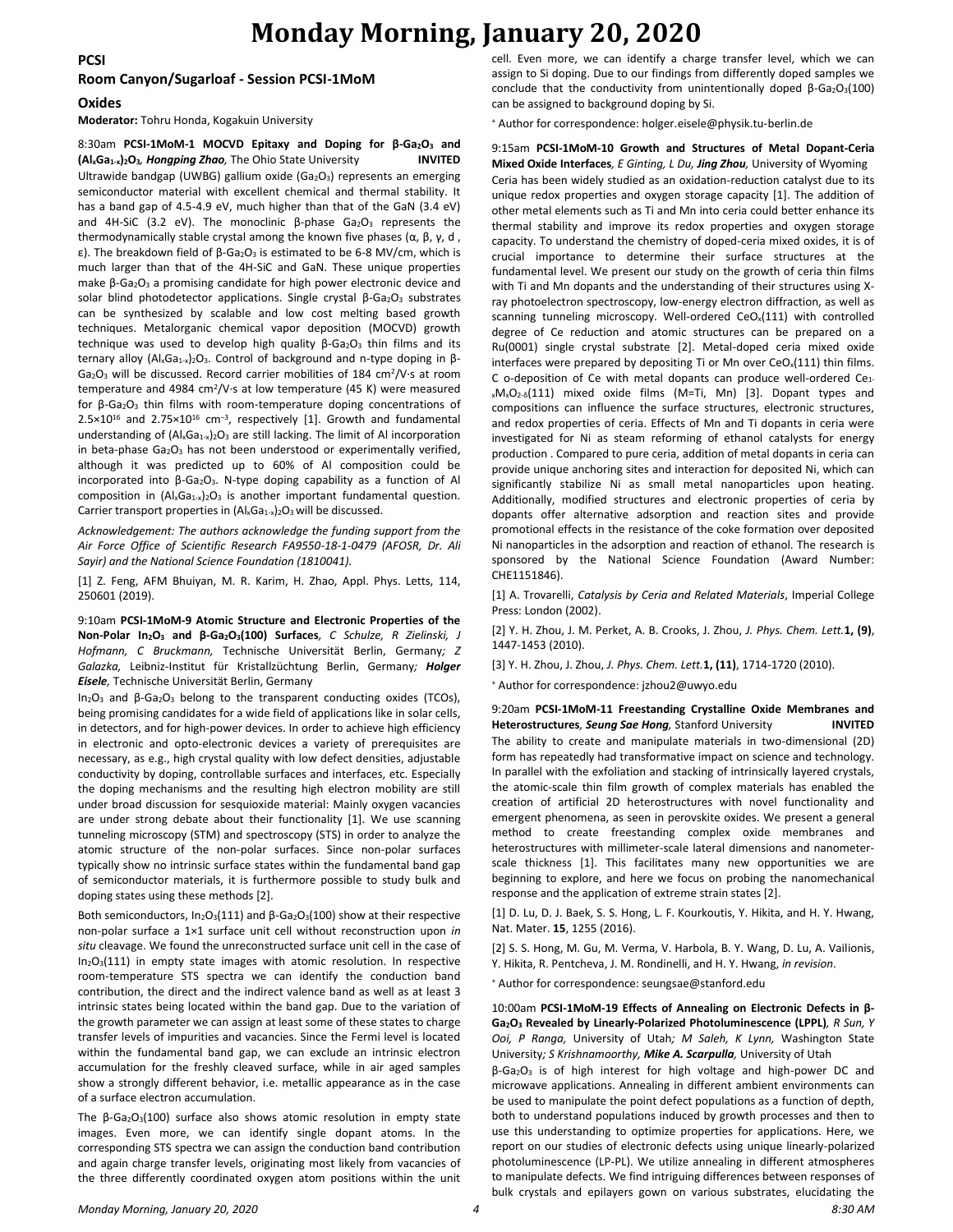## **Monday Morning, January 20, 2020**

unanticipated confounding effects of substrates. We use these comparisons to help to sort out the myriad possible hypotheses for which combinations of defects produce the observed changes. We attempt to unify our results with prior literature and interpretations.

+ Author for correspondence: scarpulla@eng.utah.edu

#### **PCSI**

#### **Room Canyon/Sugarloaf - Session PCSI-2MoM**

#### **Hybrid Materials**

**Moderator:** Joseph Berry, National Renewable Energy Laboratory

11:00am **PCSI-2MoM-31 Hybrid Perovskite-Based High Energy Photon Detectors***, Wanyi Nie,* Los Alamos National Laboratory **INVITED** Radiation spectroscopy is widely needed in security, medical treatment, nuclear material monitoring as well as space science. It quantifies the gamma-ray energies by single radiation photon counting devices. The key is to precisely count gamma-ray photons using highly sensitive detectors. Solid-state detectors employing high density semiconductors to convert gamma-ray photon signal directly into electrical pulses offers promising solution. It outperforms scintillator technologies in count rate and sensitivities with high energy resolutions.

In this talk, I will introduce our recent progress on methylammonium lead halide perovskite single crystal detectors. We show that the single crystal detectors can efficiently count single gamma-ray photon events with electrical pulses. We further investigate the operational principles of the bromide-perovskite solid-state detectors and find using high work function contacts can block out the dark noise from thermally injected electrons and thus allow for efficient pulse collection at higher electrical fields. As a result, we observe strong and reproducible electrical pulses when exposing the detector under several radioactive sources corresponding to gammarays at various energies. However, we also discover that the bromideperovskite detector suffers from voltage instability and slow response which cannot generate reliable energy resolved spectrum. Replacing the bromide by iodide in the crystal, we are able to operate the detector at much higher voltage and deliver sharp electrical pulses at room temperature. By counting the pulses under gamma-ray photons, we constructed the spectrum for <sup>137</sup>Cs that clearly shows the expected Compton scatter structure along with signals from photo-electric effect. Our results lay the foundation towards the robust operation of efficient perovskite- detector.

#### 11:40am **PCSI-2MoM-39 Pb-based Metal-Organic Frameworks for Efficient Perovskites Light-emitting Diodes Applications***, Hsinhan Tsai, W Nie,* Los Alamos National Laboratory

Hybrid perovskites materials have demonstrated an extraordinary potential for clean, sustainable energy technologies and low-cost optoelectronic devices. In spite of the unprecedented progress in photovoltaics over the past decay, perovskites light-emitting diodes (PeLEDs) emergent as one of the most promising light emitters with performances exceeded 20% EQE efficient and low energy consumption devices. One of the key challenges that exists in the field today is the stability and reliability of devices under operation conditions. This vulnerability remains an open question, which might determine the fate of this remarkable material despite excellent properties.

A fundamental requirement for achieving highly efficient light emission and stability operation used in PeLEDs is to design molecular structures that facilitate recombination of the electrically or optically generated electron and hole pair to emit photons. Here, we demonstrate a new type Pb-based metal-organic frameworks (MOFs) perovskites as LED emitter with naturally formed quantum and dielectric confinement, where efficient radiative recombination is expected. We show that the Pb-based MOFs have a PeLEDs performance with over 5% EQE and extended charge localization due to the structure confinement and consequently improved the carrier transport and radiative recombination.

[1] Zhao et al, *Nat. Photonics***, 12**, 783–789 (2018).

[2] Xu et al, *Nat. Photonics*, **13**, 418–424 (2019)

[3] Tsai et al, *Adv.Mater.,***30**, 1704217 (2018).

<sup>+</sup> Author for correspondence: wanyi@lanl.gov

11:45am **PCSI-2MoM-40 Arrangement and Electronic Properties of Cobalt Phthalocyanine Molecules on B-Si(111)-√3 × √3** *R* **30°***, Susi Lindner, M Franz, M Kubicki, S Appelfeller, M Dähne, H Eisele,* Technische Universität Berlin, Germany

The molecular arrangement and the interfacial electronic properties of cobalt phthaloycyanine (CoPc) on the deactivated B-Si(111)-√3 × √3 *R*30° surface are analyzed using scanning tunneling microscopy and spectroscopy as well as photoemission studies. Our data demonstrate that for a low coverages of CoPc the molecules lie at with the  $p_2$  orbital of the Si surface atom forming a hybrid state with the  $d_{z2}$  orbital of the transition metal. This hybridization is observed in an additional contribution to the valence band spectrum. Furthermore, this additional hybridization state is detected in the tunneling spectrum. For higher CoPc coverages, the CoPc molecules are tilted with respect to the Si surface forming highly ordered organic molecular films. The spectroscopic data of the thick film demonstrates that the electronic properties resemble those of pure CoPc.

11:50am **PCSI-2MoM-41 Amino-Acids Detection with Modulation Doped and Surface Nanoengineered GaAs Schottky Diodes***, T Alkhidir, M Abi Jaoude,* KUST, United Arab Emirates*; D Gater,* University College London, United Kingdom*; C Alpha,* Cornell University*; Abdel Isakovic,* Colgate University

Most current techniques for analyzing amino acids require substantial instrumentation and significant sample pre-processing. We designed, fabricated and tested scalable diode-based microdevice that allows for direct sensing and quantification of amino acids. The device is based on modulation doped GaAs heterostructure with a Schottky contact on one side. While relatively high mobility and small dielectric constant of GaAs are naturally helpful in this problem [1][2], we present how etching procedure allows for substantial modification of the surface properties, thereby further boosting the sensing performance. We present data for several qualitatively different amino acids (e.g. belonging to different classes, such as non-polar with aliphatic R-group, polar uncharged R- and charged R-group) with specific examples of Glycine, Cysteine and Histidine, respectively.

The conductance for the GaAs-amino acid interface measured using scanning tunneling microscope (STM) was previously reported to have distinct spectral features [3][4]. In this talk, we show that measuring differential conductance of GaAs diode whose surface is in a direct contact with an amino acid, can still lead to a useful (and easier to obtain) information, previously available only via effective but cumbersome STM and molecular electronics type of approaches. We employ standard multivariate data analysis techniques extract reliably distinct (> 97%) single amino acid specific features. We also present how sensitivity of detection can be achieved within broadly varied pH levels (pH from 4 to 9, so far). Density functional theory (DFT) was used to examine which adsorption processes were likely responsible for surface conductance modification.

[1] M. Matmor and N. Ashkenasy, J. Am. Chem. Soc. **50**, 132 (2012).

[2] D. Bavli *et al*., Langmuir. **28**,1020 (2012).

[3] W. Shinwari *et al*., Adv. Funct. Mater. **20**, 1865 (2010).

[4] F. Piguet *et al*., Nat. Commun. **9**, 966 (2018).

Author for correspondence: aisakovic@colgate.edu [mailto:aisakovic@colgate.edu]

#### 11:55am **PCSI-2MoM-42 Carrier Collection and Transport at Interface of Lead-FreeHalide Perovskites (FA,MA)SnI<sup>3</sup> Solar Cells***, William Jo,* Ewha Womans University, Republic of Korea

Charge extraction at carrier transport layers adjacent to perovskites is crucial for the optimization of perovskite solar cells. In particular, Sn– perovskites with no lead elements are known to struggle from charge extraction. Here, we report effects of organic ligands like FA and MA (FA =  $HC(NH<sub>2</sub>)<sub>2</sub>$ <sup>+</sup>; MA = CH<sub>3</sub>NH<sub>3</sub><sup>+</sup>) on charge separation at the interface between electron transport layers and perovskites. TiO<sub>2</sub> mesoporous covering the tin-perovskites show significant changes in electronic structure and built-in potentials according to the ratio of FA to MA. Through a local probe with potential and current mapping, charge transport has been intensively examined. The best cell in this study is obtained as 5.37% at FA : MA = 3 : 1 with only iodine at the halide sites. Even though the value itself is not comparable with lead halides but it could pave a new direction to improve lead-free perovskite solar cells.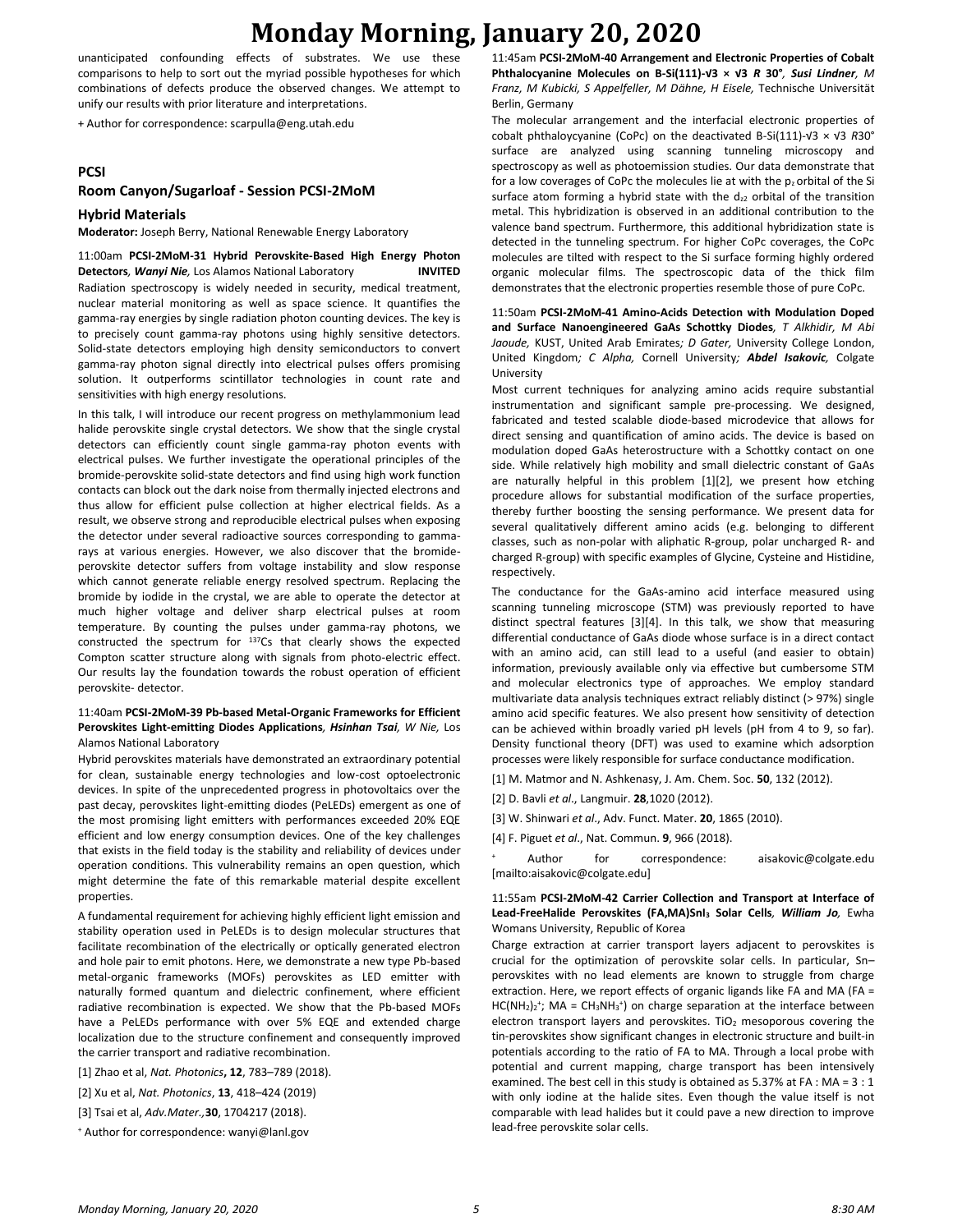### **Monday Afternoon, January 20, 2020**

#### **PCSI**

#### **Room Canyon/Sugarloaf - Session PCSI-1MoA**

#### **Catalysis/Nanowires**

**Moderators:** Charles R. Eddy, Jr., U.S. Naval Research Laboratory, Hongping Zhao, The Ohio State University

#### 2:00pm **PCSI-1MoA-1 Engineering Active and Stable Semiconductor Photoelectrodes by Atomic Layer Deposition***, Ian Sharp,* Walter Schottky Institut/Technische Universität München, Germany **INVITED**

The capture of solar energy and its direct conversion to chemical fuel in artificial photosystems provides a promising route to sustainably meet global energy demands and to overcome our current reliance on fossil fuels. However, development of practical photosystems has been impeded by a lack of semiconductor light absorbers that are simultaneously efficient and stable under the reactive conditions required for driving desired chemical transformations. To address this issue, new strategies based on atomic layer deposition (ALD) of conformal corrosion protection layers onto photoelectrode surfaces have recently been developed and yield highly robust systems. Here, we provide an overview of such approaches, discuss outstanding challenges that must be addressed, and highlight a multi-functional water splitting catalyst that is specifically engineered to be interfaced with semiconductor light absorbers. In particular, plasmaenhanced ALD is used to create biphasic cobalt oxide composites that strike a careful balance of necessary chemical, optical, and electrical properties [1]. This coating consists of nanocrystalline  $Co<sub>3</sub>O<sub>4</sub>$  spinel that is physically robust and provides a stable interface with the chemically sensitive light absorber. This is combined with a chemically labile and disordered Co(OH)<sup>2</sup> surface layer that can be easily activated to provide high catalytic activity (Fig. 1). Functional characteristics of the working interface are probed by advanced *in situ* electrochemical X-ray photoelectron spectroscopy, which reveals how the interface transforms from the resting to the active state [2]. Application of the protective catalyst to Si photoanodes results in longterm stable operation with high photochemical activity. These results demonstrate that PE-ALD is a powerful method for synthesizing multifunctional catalysts that support desired chemical transformations, permit efficient interfacial charge transport, and minimize parasitic light absorption due to their conformal nature even at very low thicknesses.

#### 2:40pm **PCSI-1MoA-9 Surface States Induced Catalyst-free CO Sensing at GaN and AlGaN/GaN Heterostructures***, Monu Mishra,* Indian Institute of Technology Delhi*; G Gupta,* National Physical Laboratory, India

III-Nitride semiconductors owing unique material properties have proven their potential in the detection of light, chemical, biomolecules and toxic/explosive gases. Despite of numerous advantages *viz.* biocompatibility, high temperature/frequency tolerance and harsh/adverse environmental condition sustainability, the use of expensive catalysts (e.g. platinum) and higher operation temperature for gas sensing ( $>$ 250 $\degree$ C) has plagued the development of GaN based cost-effective sensor technology. Upto the best of our knowledge, literature lacks research articles on the development of catalyst-free CO sensors operating at room-temperature using GaN or AlGaN/GaN structures which indicates the necessity of dedicated scientific attention in this area. Therefore, we report the fabrication of nanoflowers-decorated GaN and AlGaN/GaN heterostructure based catalyst-free CO sensors operating at lower (including room) temperature. A set of planar as well as nanostructured GaN & AlGaN/GaN thin films were employed for sensors fabrication which exhibited significant CO sensing associated with its superior surface and interface properties. For in-depth understanding, the obtained results were thoroughly analyzed and correlated to investigate the underlying science/phenomenon which revealed that CO sensing on GaN (and AlGaN/GaN) is governed by the chemical nature of ambient-oxidation induced amorphous oxide ( $O_2$ ,  $O^{2-}$ orOH<sup>-</sup> species) layer grown on the surface. These surface state act as donor/acceptor states and perturbed the CO adsorption and charge transfer mechanism significantly. Besides, electron accumulation at AlGaN/GaN interface also influenced the critical parameters like schottky barrier height, ideality factor etc. which govern the effective carrier transport and ultimately the device performance. In conclusion, we have observed that the surface and interface states has a strong impact on the efficiency of GaN and AlGaN/GaN based fabricated CO sensors. However, being a first study of its kind, further research is required to explore to uncover the scientific phenomenon and optimization of device performance.

#### **References:**

1. M. Mishra, N. K. Bhalla, A. Dash and G. Gupta, Nanostructure GaN and AlGaN/GaN heterostructure for catalyst-free low-temperature CO sensing, Appl. Surf. Sci. 481, 379 (2019).

#### 2:45pm **PCSI-1MoA-10 Cu2O Nanoparticles for Ennhancing Gas Phase Photocatalysis over Metal Oxide Semiconductor Nanostructures***, Hikaru Masegi,* Keio University, Japan

【 **Background and Purpose** 】Gas phase photocatalysis over metal oxide (widegap) semiconductor materials has been attracting attention as one of the environmentally friendly technologies such as air purification and clean and renewable energy conversion. In addition, monitoring gas phase photocatalysis is of great use for discussing the basic reaction mechanisms [1]. Since a large part of the metal oxide semiconductor materials are ntype, the development and utilization of p-type materials are quite promising in order to facilitate charge separation and enhance photocatalytic activities via pn-heterojunctions. In this work, we focused on p-type Cu2O nanoparticles (CNPs) and performed electrochemical fabrication of composites of CNPs and anodized n-type nanotubular arrays such as hematite ( $\alpha$ -Fe<sub>2</sub>O<sub>3</sub>) and TiO<sub>2</sub>. Then, the gas phase photocatalysis over the prepared nanocomposites was examined to understand roles of CNPs for the enhanced photocatalytic functions.

【 **Experimental** 】As an example, hematite nanotubular arrays (FNTs) were fabricated by anodizing pure iron foils in ethylene glycol containing NH4F, and crystallized by annealing in oxygen atmosphere. After that, CNPs were deposited onto the anodized samples by pulse electrodeposition in a deposition bath containing CuSO<sup>4</sup> and lactic acid. The CNPs were deposited by applying a potential of -0.6  $V_{Ag/AgCl}$  for 0.5 s (on pulse) and 0  $V_{Ag/AgCl}$  for 5 s (off pulse). Then, the  $H_2$  amount from decomposition of gas phase water/methanol mixture was evaluated by gas chromatography.

【**Result and Discussion**】CNPs with an average diameter of 200 nm were deposited on the FNT surface with a pore diameter of 20 nm (See Fig.1). As for their photocatalytic properties, the  $H_2$  amount produced with the CNP/FNT sample increased monotonically with longer time of the visible light irradiation (380-800 nm), and the maximal H<sub>2</sub> yield was 0.08  $\mu$ mol/cm<sup>2</sup> after 6 hours of visible light irradiation (See Fig.2). In addition,  $H_2$  was not detected either with only FNT or only CNP. H<sub>2</sub> production with the FNT/CNP sample may be attributed to Z-scheme mechanism. Besides, we also confirmed that CNPs can work as cocatalysts for photocatalytic  $TiO<sub>2</sub>$ nanotubular arrays.

2:50pm **PCSI-1MoA-11 UPGRADED: Self-Selective Formation of 1D and 2D GaBi Structures on GaAs***, Y Liu,* Lund University, Sweden*; S Benter, J Knutsson, S Lehmann,* Lund University*; E Young, N Wilson, C Palmstrom,*  University of California, Santa Barbara*; A Mikkelsen, Rainer Timm,* Lund University, Sweden

Bismuth (Bi) incorporation and alloying in III-V semiconductors such as InAsBi and GaAsBi has become a popular topic during recent years, due to a number of promising properties including band gap engineering, a large spin-orbit splitting, and predicted band inversion and topological behavior in the case of high Bi concentrations [1,2]. However, the realization of alloys with high Bi content by epitaxial growth has remained challenging [3].

We follow a different approach and deposit Bi onto the surfaces of GaAs and InAs planar substrates and nanowires (NWs), aiming for a surface layer of high Bi content. We use scanning tunneling microscopy and spectroscopy (STM/S) for systematically studying Bi adsorption and incorporation for different Bi deposition temperatures and post-deposition annealing parameters. Nanowires give us an extra degree of freedom, since they can be grown containing both segments of cubic zincblende (Zb) and of hexagonal wurtzite (Wz) crystal phase, resulting in a variety of surface facets. Previously, we studied the deposition of Sb on GaAs NWs with STM/S and observed a preferential incorporation of Sb atoms into Zb {110} surface facets as compared to {11-20} Wz facets [4].

Here, we observe the incorporation of Bi atoms in the topmost layer of the GaAs surface through group-V exchange, replacing As atoms, upon Bi deposition on GaAs NWs at a temperature of 250°C. The NWs had been cleaned before by annealing in atomic hydrogen, which has been shown previously to remove the native oxide layer [4]. On the NW Zb segments, Bi atoms are scattered at random positions (though generally on As lattice sites), with an increase in density towards step edges of the surface terraces. On the Wz segments, however, the incorporated Bi tends to form one-dimensional GaBi chains and extended two-dimensional GaBi islands along the <0001> edges of surface terraces. A model for the incorporation of Bi through the step edges will be discussed, including differences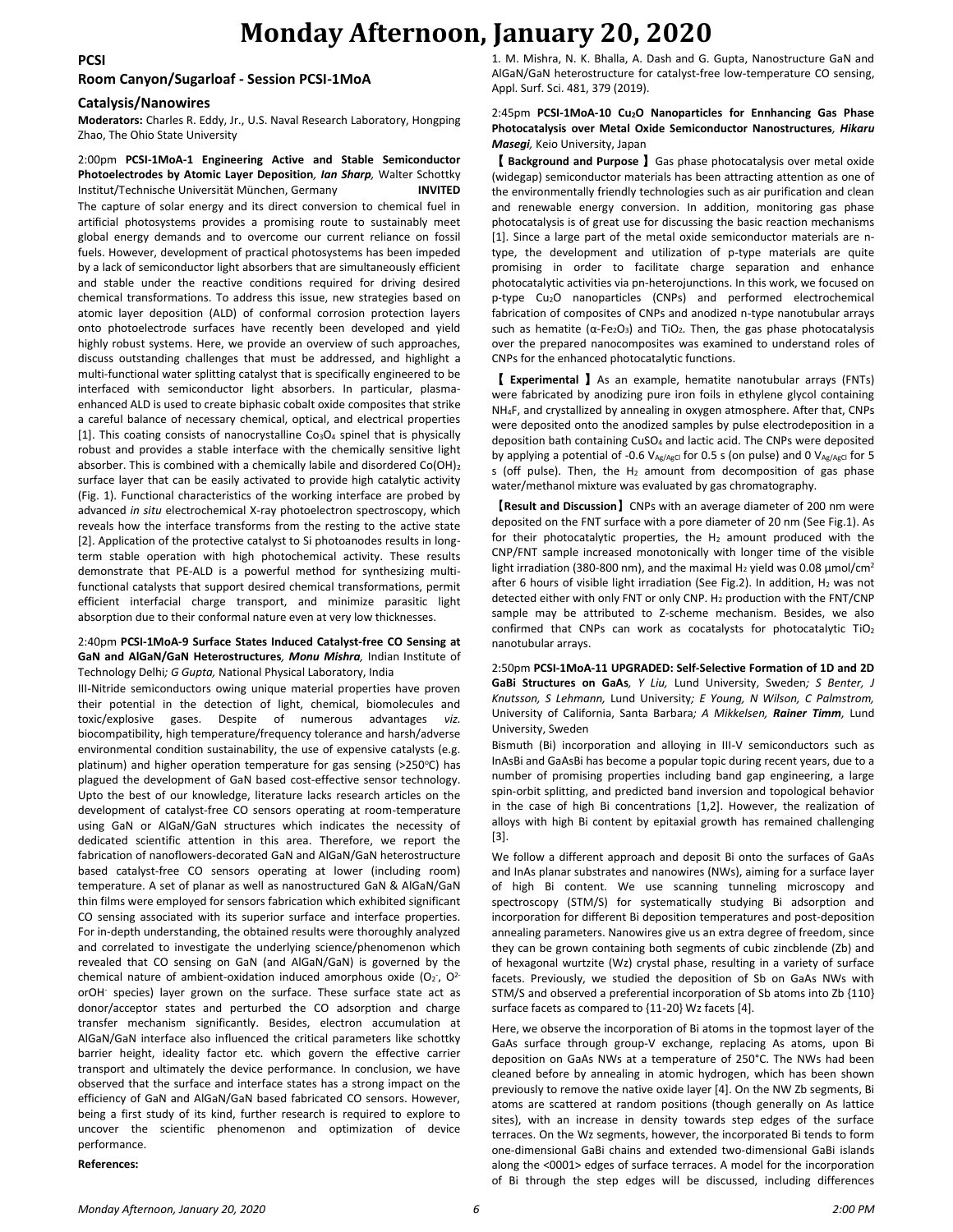# **Monday Afternoon, January 20, 2020**

observed between {11-20} and {10-10} Wz facets and for different densities of surface steps. Importantly, the ordered 1D and 2D GaBi structures are exclusively found on the Wz segments, which can be tailored in size through NW growth conditions, forming atomically sharp interfaces to Zb segments [5]. This lays the path towards the formation of ordered GaBi structures with atomic-scale precision.

[1] M. Ferhat, A. Zaoui, Phys. Rev. B **73**, 1 (2006).

[2] F.-C. Chuang et al., Nano Lett. **14**, 2505 (2014).

[3] L. Wang et al., Crystals **7**, 63 (2017).

[4] M. Hjort et al.,Nano Lett. **17**, 3634 (2017).

[5] J.V. Knutsson et al., ACS Nano **11**, 10519 (2017)

3:10pm **PCSI-1MoA-15 Iuliacumite: A Novel Two-Dimensional Chemical Short Range Order in a Wurtzite Single Monolayer InAs1-xSb<sup>x</sup> Shell on InAs Nanowires***, Michael Schnedler,* Forschungszentrum Jülich, Germany*; T Xu, I Lefebvre, J Nys,* Université Lille, CNRS, Centrale Lille, ISEN, Université Valenciennes, France*; S Plissard,* Université Lille, CNRS, Centrale Lille, ISEN, Université Valenciennes, Germany*; M Berthe,* Université Lille, CNRS, Centrale Lille, ISEN, Université Valenciennes, France*; H Eisele,* Technische Universität Berlin, Germany*; R Dunin-Borkowski, P Ebert,*  Forschungszentrum Jülich, Germany*; B Grandidier,* Université Lille, CNRS, Centrale Lille, ISEN, Université Valenciennes, France

The reduced dimensionality of semiconductor nanowires (NWs) offers the unique opportunity to grow materials with crystal structures, which are otherwise unstable. One of the most prominent example is the growth of wurtzite (WZ) structure InAs NWs, although stable InAs bulk material prefers the zincblende (ZB) structure. In contrast, other III-V materials, notably InAs1-xSbx, prefer to keep their ZB bulk structure even in NWs or nanostructures with reduced dimensionality. However, lateral overgrowth of these ternary III-V semiconductor alloys on sidewall facets of WZ structure III-V nanowires offers the prospect to nevertheless obtain reliably a WZ structure shell, despite being unstable. Thereby new polytype structures of ternary III-V semiconductor alloys can be achieved, offering additional degrees of freedom for adjusting the band structure in, e.g., core-shell nanowires. Therefore, we designed a two-dimensional single monolayer InAs<sub>1-x</sub>Sb<sub>x</sub> WZ structure shell on sidewall facets of InAs nanowires and investigated the chemical ordering using atomically resolved scanning tunneling microscopy. We identify the existence of a short-range chemical ordering in this WZ structure single monolayer shell. The new type of two-dimensional ordering, called Iuliacumite, is characterized by an ordering vector in [0001] and an anti-ordering vector in <11-20> direction. The ordering is driven by a strong repulsive interaction of neighboring Sb atoms along the <11-20>-oriented atomic chains on the *m* plane sidewall facets.

#### **PCSI**

#### **Room Canyon/Sugarloaf - Session PCSI-2MoA**

#### **Dopants in Semiconductors**

**Moderator:** John Robertson, University of Cambridge

#### 4:20pm **PCSI-2MoA-29 Control of Spin-Orbit Coupling in Single Acceptor States in Silicon***, Sven Rogge,* University of New South Wales, Australia **INVITED**

Spins in silicon are suitable candidates for scalable quantum information devices, because of their long coherence times and inherent compatibility with current CMOS processing techniques. While quantum information devices in donor-based systems have been shown to be promising [1], the small dipole moment of donor spins make interaction of multiple qubits challenging to implement. The presence of spin-orbit coupling in acceptors however, could allow for fast quantum-gate manipulations [2] and effective long-range inter-qubit coupling [3]. Recent acceptor qubit proposals [4] suggest the possibility of maintaining the dipole moment between the spinorbit states, without suffering from short coherence times.

In the first part of the presentation we show that long coherence times can be achieved for acceptor spins in bulk isotopically purified strained <sup>28</sup>Si. By coupling the bulk <sup>28</sup>Si crystal to a superconducting coplanar waveguide (CPW) resonator, we measured a coherence time (T2) of 0.7 ms for the acceptor spin ensemble in bulk <sup>28</sup>Si crystal under strain, in contrast to 0.04 ms for the same crystal without externally applied strain. The coherence time for the strained 28Si crystal was extended to 8.5 ms with the Carr-Purcell-Meiboom-Gill (CPMG) sequence [5]. This value for this coherence time is over 4 orders of magnitude higher than previously found in borondoped silicon devices [6] and demonstrates the potential of boron-based acceptor spins in silicon as a candidate for scalable, electrically-driven qubits with long coherence times.

In the second part of the talk we focus on addressing single acceptors [7]. In general,  $J = 3/2$  systems are much less studied than  $S = 1/2$  electrons, and spin readout had not yet been demonstrated for acceptors in silicon. We present acceptor hole spin dynamics by dispersive readout of singlehole tunneling between two coupled acceptors in a nanowire transistor [8]. We identify mJ =  $\pm 1/2$  and mJ =  $\pm 3/2$  levels, and we use a magnetic field to overcome the initial heavy-light hole splitting and to tune the  $J = 3/2$ energy spectrum. We find regimes of spin-like (+3/2 to −3/2) and chargelike  $(\pm 1/2$  to  $\pm 3/2)$  relaxations, separated by a regime of enhanced relaxation induced by mixing of light and heavy holes. The demonstrated control over the energy level ordering and hybridization are new tools in the J = 3/2 system that are crucial to optimize single-atom spin lifetime and electrical coupling.

5:00pm **PCSI-2MoA-37 UPGRADED: Low-Temperature Epitaxial Silicon Growth and Confinement of Delta Doped Si:P Nanostructures***, Scott Schmucker, E Anderson, J Lucero, E Bussmann, P Lu, A Katzenmeyer, T Luk, T Beechem, L Tracy, T Lu, A Grine, D Ward, D Campbell, P Gamache, M Gunter, S Misra,* Sandia National Laboratories

Atomically precise placement of phosphorus dopants using scanning tunneling microscopy-based hydrogen depassivation lithography (Figure 1) on silicon (Si:P) has implications for both high-performance digital electronics and quantum devices. Devices are fabricated by dissociative chemisorption of donor precursor molecules into patterned reactive areas in a hydrogen resist. A silicon capping layer, needed to encapsulate the device, is deposited at temperatures low enough to prevent dopant movement, but high enough to minimize defect generation.

Here, we explore the origin and influence of atomic defects in both the dopant layer and Si overgrowth, techniques available for characterization of these defects, and the relationship between surface passivation and device fidelity. Using a combination of optical spectroscopy, electrical transport, and transmission electron microscopy (TEM) (Figure 2), we relate P confinement and defect density in Si epitaxy to parameters of the fabrication process, surface chemistry, and the electronic characteristics of the resulting devices.

This work was supported by the Laboratory Directed Research and Development Program at Sandia National Laboratories, and was performed, in part, at the Center for Integrated Nanotechnologies, a U.S. DOE, Office of Basic Energy Sciences user facility. Sandia National Laboratories is managed and operated by National Technology and Engineering Solutions of Sandia, LLC., a wholly owned subsidiary of Honeywell International, Inc., for the U.S. Department of Energy under contract DE-NA-0003525. The views expressed do not necessary represent the views of the U.S. DOE or the United States Government.

#### 5:20pm **PCSI-2MoA-41 The Electronic Bandstructure of Atomically Sharp Dopant Structures in Silicon***, Justin Wells,* Norwegian University of Science and Technology, Norway **INVITED**

Recently, it has become possible to control the placement of dopants in silicon with atomic precision, and this has given rise to a plethora of atomic scale and quantum proto-devices [1-3]. In this talk, I will present our ongoing work on understanding the electronic bandstructure of these dopant profiles in silicon.

Angle Resolved Photo-Electron Spectroscopy (ARPES) is the method of choice for observing the bandstructure, however observing the bandstructure of buried structures is extremely challenging. We have demonstrated that it is nonetheless possible to use ARPES to measure the bandstructure of dopant structures which have been created several nm beneath the surface [4]. It is also possible to see electron-phonon and electron-impurity interactions [5], quantum confinement of both the valence band and conduction band [6] and more. I will present these findings together with an overview of the current in understanding and controlling the electronic structure of dopant assemblies in semiconductors.

- [1] Weber *et al.,* Science 335, 64 (2012)
- [2] Zwanenburg *et al.*, Rev. Mod. Phys. 85:961 (2013).
- [3] Watson *et al.*, Nature 555, 633 EP (2018)
- [4] Miwa *et al*., Phys. Rev. Lett. 110:136801 (2013)
- [5] Mazzola *et al.,* Appl. Phys. Lett. 104: 173108 (2014)
- [6] Mazzola *et al.*, Phys. Rev. Lett. 120:046403 (2018)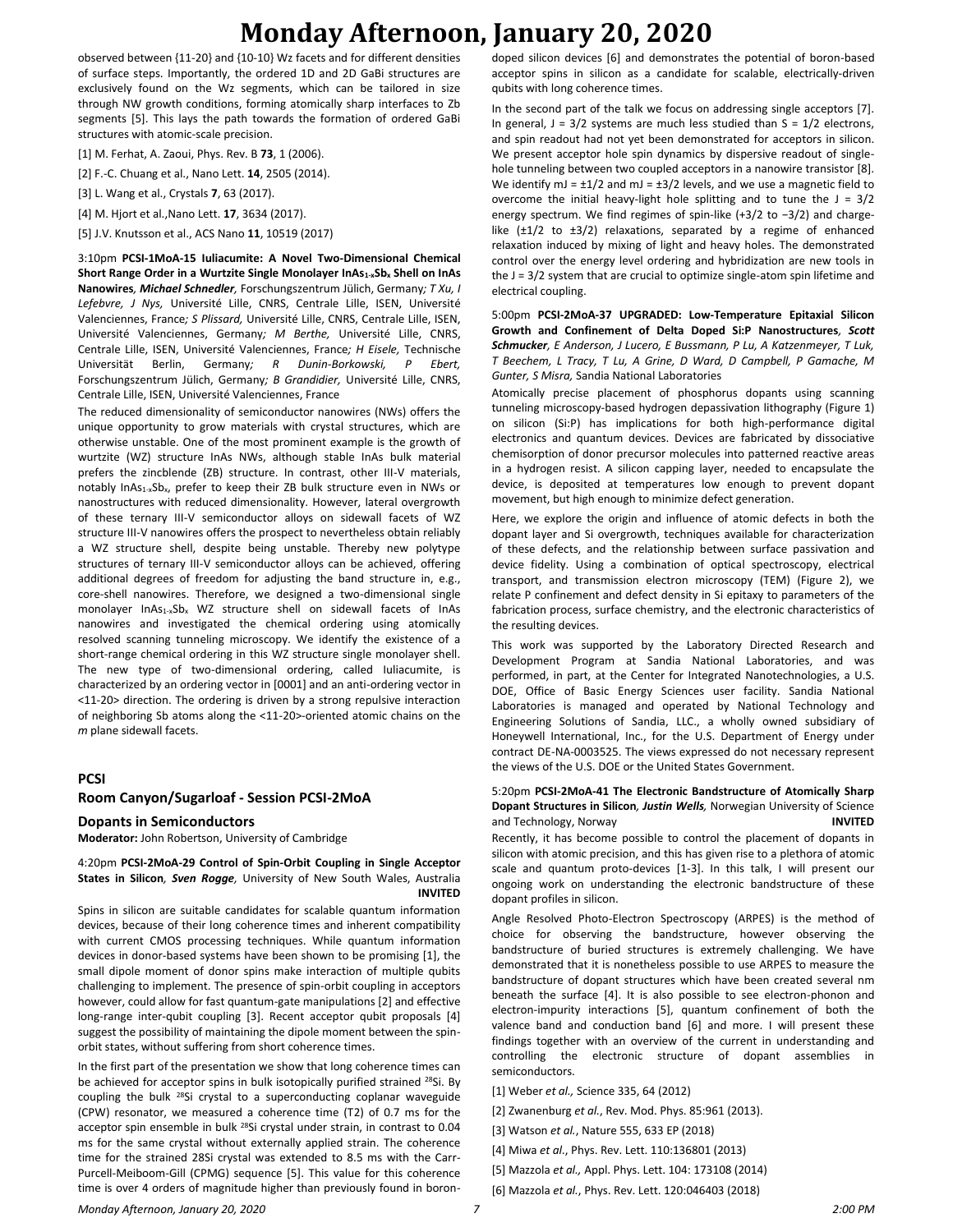## **Monday Evening, January 20, 2020**

**PCSI**

#### **Room Canyon/Sugarloaf - Session PCSI-MoE**

#### **Superconductivity I**

**Moderator:** David Pappas, National Institute of Technology

#### 7:30pm **PCSI-MoE-1 Fluctuating High Temperature Superconductivity in Monolayer FeSe / SrTiO3***, Kyle Shen, B Faeth, S Yang, D Schlom,* Cornell University **INVITED**

The nature and origin of the enhanced superconductivity in monolayer FeSe / SrTiO<sub>3</sub> has been attracted tremendous interest due to its unique character as an interfacially enhanced high- T superconductor. FeSe / SrTiO<sub>3</sub> exhibits a spectroscopic gap opening temperature (T<sub>gap</sub>) between 60 to 70 K, nearly one order of magnitude higher than that of bulk FeSe (T $_c$  = 8K), and in excess of related electron-doped FeSe-based bulk compounds. This dramatic enhancement remains the largest amongst known superconductors, positioning monolayer FeSe / SrTiO<sub>3</sub> as an ideal platform for investigating fundamental questions about interfacial superconductivity. In particular, the combination of its high- $T_c$  and inherently two-dimensional (2D) nature makes FeSe  $/$  SrTiO<sub>3</sub> suited for exploring the interplay between 2D phase fluctuations and the interfacial enhancement of superconductivity, a better understanding of which could enable the future design and engineering of artificial higher-  $T_c$ superconductors. In this work, we employ a combination of *in situ* electrical resistivity and angle-resolved photoemission spectroscopy (ARPES) measurements of monolayer FeSe /  $SrTiO<sub>3</sub>$  to reveal an unprecedentedly large pseudogap regime between the initial formation of incoherent Cooper pairs ( $T_{\text{gap}} \sim 70$ K) and the onset of a zero resistance state ( $T_0 \sim 30$  K). Through measurements of the V(I) characteristics, we identify this large pseudogap regime as originating from two-dimensional superconducting fluctuations, establishing the critical role that reduced dimensionality plays in the superconductivity of monolayer FeSe / SrTiO<sub>3</sub>.

#### 8:10pm **PCSI-MoE-9 Advances and Possibilities of the Materials Innovation Platform with Examples from Spin-ARPES***, Daniel Beaton,*  Scienta Omicron Inc.

The quest for device applications based on quantum materials, such as topological insulators, density wave systems, or superconductors, requires strict control of the environments these materials are exposed to during production and also while under investigation. It is most straightforward to gather all parts of the experiment, from sample growth to state-of-the-art analysis, in one connected UHV system. This approach in creating a socalled Materials Innovation Platform (MIP) has proven to be extraordinarily valuable in recent years.

In this presentation, I will focus on one such configuration; a combination Molecular Beam Epitaxy (MBE) system and Angle Resolved PhotoEmission Spectroscopy with spin detection capability (Spin-ARPES). The advantages of this set-up will be explored, as well as highlighting some of the very recent electronic band structure research performed with such a system. Two specific examples will be reviewed: Yang *et al.*[1] investigation of the impact of photogenerated carriers on the superconducting transition temperature; and advances high efficiency spin-ARPES[2]. The work by Yang *et al.*, enabled by the *in-situ* growth and analysis possibility, shows rapid, reliable, reproducible switching between normal and superconducting states, which demonstrates the possibility of making energy-efficient quantum optoelectronics devices. Future possibilities of Spin-ARPES and laser-ARPES in combination with MIP will also be discussed in relation to how this approach can allow more complete and precise studies of quantum materials.

[1] Yang et al., Nature Communications (2019)10:85, https://doi.org/10.1038/s41467-018-08024-w

[2] Data courtesy: Prof. Dengsung Lin, Dept. of Physics, NTHU, Taiwan

#### 8:15pm **PCSI-MoE-10 Superconductivity at Surfaces Studied by Scanning Tunneling Microscopy***, Yukio Hasegawa,* The University of Tokyo, Japan **INVITED**

Superconductivity that emerges in metallic surface states is one of the ultimately thin two-dimensional (2D) superconductors. One of the advantages, if compared with other 2D superconductors, is that atomically well-ordered structures can be easily formed in macroscopic dimensions because of the thermal stability through the self-organized structural reconstruction. Basic properties such as atomic structure and electronic states are well characterized by standard surface science techniques including scanning tunneling microscopy (STM), and can be modify in a

controlled manner through the deposition and adsorption of additional materials.

One ubiquitous feature of the 2D atomically-thin electronic systems is the natural presence of atomic steps on its substrate. Atomic steps are considered to strongly affect electron transport as they decouple neighboring surface terraces [1]. We have demonstrated that the steps of the √3x√3-In/Si(111) surface superconductor behave as a Josephson junction and hold elongated vortices called Josephson vortices along the steps [2]. On striped incommensurate (SIC) phase of Pb/Si(111) the steps are found to block the propagation of the superconducting proximity effect and enhance it when they are located within the coherence length [3].

In two-dimensional superconductors usual orbital pair breaking of the superconductivity by in-plane magnetic field can be suppressed, allowing the Zeeman pair breaking to determine the critical magnetic field. There is however no protection against perpendicular magnetic fields. Using STM, we found that in narrow terraces of the Pb/Si(111) surface whose width is less than the coherence length superconductivity is protected against perpendicular magnetic fields. It is presumably due to the suppression of orbital pair breaking by the step confinement. Since the density and the coupling strength of the steps can be controlled, our study opens a way to design 2D superconductors that maintain the pair correlation under magnetic field in all directions.

[1] M. Hamada and Y. Hasegawa, Phys. Rev. B 99, 125402 1-5 (2019)

[2] S. Yoshizawa, H. Kim, T. Kawakami, Y. Nagai, T. Nakayama, Xiao Hu, Y. Hasegawa, T. Uchihashi, Phys. Rev. Lett. 113, 247004 1-5 (2014).

[3] H. Kim, S.-Z. Lin, M. J. Graf, Y. Miyata, Y. Nagai, T. Kato, and Y. Hasegawa, Phys. Rev. Lett.,117, 116802 1-5 (2016)

+Author for correspondence: hasegawa@issp.u-tokyo.ac.jp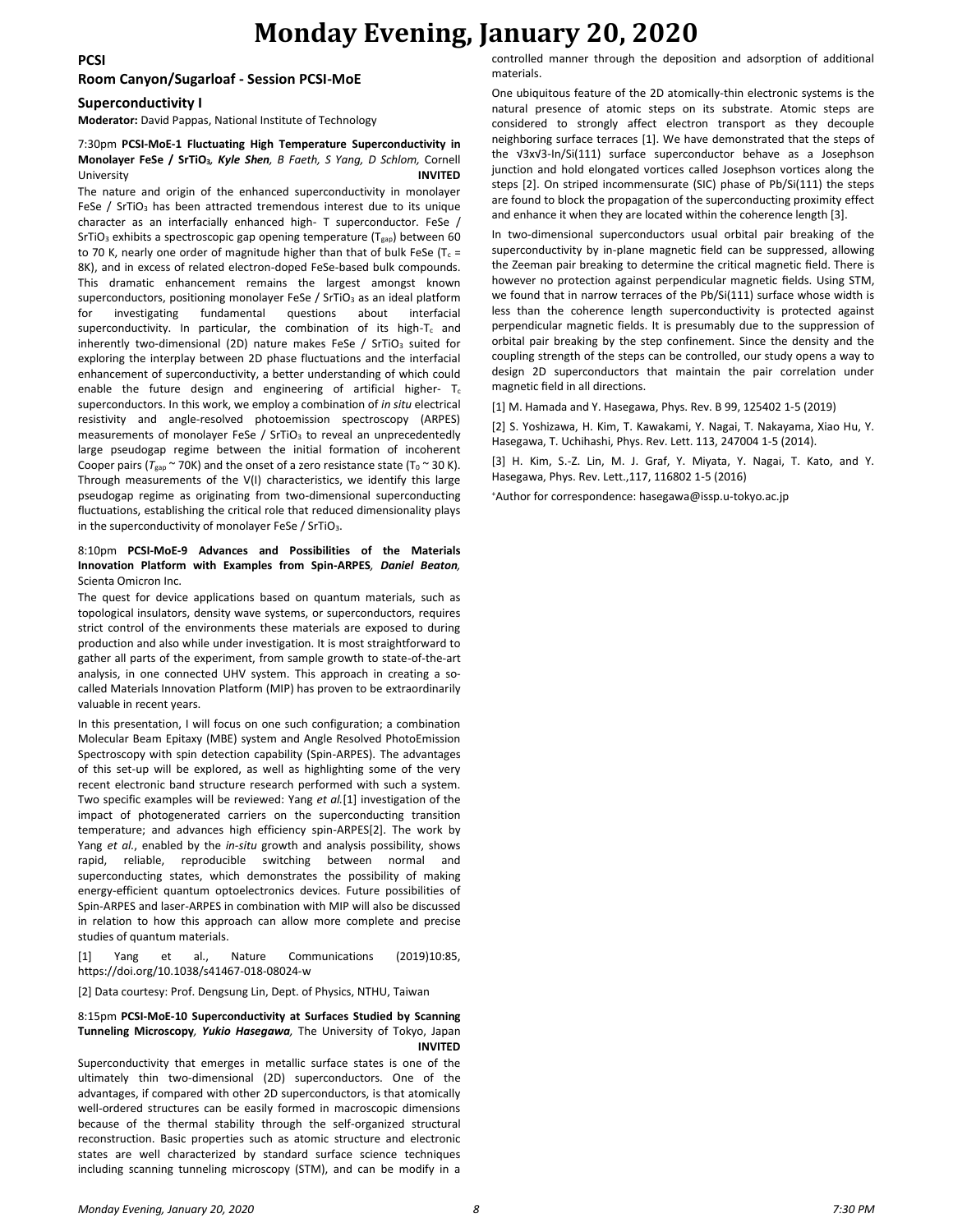#### **PCSI**

#### **Room Canyon/Sugarloaf - Session PCSI-1TuM**

#### **Magnetism**

**Moderator:** Michael Flatté, University of Iowa

#### 8:30am **PCSI-1TuM-1 Quantum Microscopy of Nanoscale Materials and Devices***, Christian Degen,* ETH Zurich, Switzerland **INVITED**

Diamond nanoprobes with single engineered NV centers allow enhancing scanning probe microscopy with quantum metrology. In this talk, I will introduce the basic concepts and technology of diamond nanoprobes, and give illustrative examples of applications in nanoscale imaging of magnetism and currents.

+ Author for correspondence: degenc@ethz.ch

9:10am **PCSI-1TuM-9 UPGRADED: Mechanical Control of Valley Magnetization and Berry Curvature Dipole in Monolayer MoS2***, Joolee Son,* Ajou University, Republic of Korea*; K Kim,* Pohang University of Science and Technology, Republic of Korea*; Y Ahn,* Ajou University, Republic of Korea*; H Lee,* Pohang University of Science and Technology, Republic of Korea*; J Lee,* Ajou University, Republic of Korea

Atomically thin honeycomb crystals have recently emerged as promising platforms to investigate electron's valley degree of freedom for the development of functional valley-based devices. Electron control by valley index has been demonstrated using electrical, optical and magnetic means, owing to the opposite signs of the Berry curvature between two valley centers. Here we report a different kind of valley-based electron control that is based on the Berry curvature dipole. We demonstrate the generation of net valley magnetization under an in-plane electric field, regulated by the strain-induced modification of the Berry curvature distribution, which produces the Berry curvature dipole. The generation of valley magnetization is optically detected by using the Kerr rotation microscopy on monolayer MoS<sub>2</sub> embedded in flexible van der Waals heterostructures as functions of tunable strain. The measured valley magnetization is well explained by the calculated values of the straininduced Berry curvature dipole. Our work demonstrates strain as a new functionality for potential novel flexomagnetic and valley information processing devices using monolayer TMD materials.

#### 9:30am **PCSI-1TuM-13 Room Temperature Ferromagnetic Monolayer MnGaN-2D Investigated by Spin-polarized Scanning Tunneling Microscopy/ Spectroscopy and First-principles Density Functional Theory***, Y Ma, T Erickson,* Nanoscale & Quantum Phenomena Institute*; K Meng, F Yang,* The Ohio State University*; D Hunt, A Barral, V Ferrari,* CAC-CNEA, Argentina*; A.R. Smith,* Nanoscale & Quantum Phenomena Institute

Development of spintronic applications based on semiconductor materials combined with magnetic dopants has been a topic of great interest for many years. More recently has been the rapid growth of interest in 2 dimensional materials with both semi-conductive and/or magnetic properties. We have reported the direct observation of the roomtemperature ferromagnetism for MnGaN-2D using spin-polarized scanning tunneling microscopy and spectroscopy combined with firstprinciples calculations.[1] This 2D material is directly grown on the surface of N-polar GaN(0001) using molecular beam epitaxy and consists of 1/3 ML of Mn atoms incorporated into the surface Ga adlayer and forming a √3 x √3 - *R*30° structure as seen in Fig. 1.

Density functional theory shows that this monolayer structure has *perpendicular* magnetic anisotropy with a highly spin-polarized and spinsplit manganese density of states. We verify the magnetic properties using SQUID magnetometry. In addition, we explore changes in the energy of the Mn peak DOS as seen in tunneling spectroscopy and discover theoretically that it is caused by surface strain. Different models, including isotropic, anisotropic, and defect-induced strain models are explored, and it is concluded that the Mn-N bond length is the critical parameter. The local strain is then directly observed in atomic scale STM images as a non-Gaussian distribution of lattice parameters, and disordering is seen in the 2D pair correlation as well. This strain may be the effect of the manner in which the surface is prepared, thus opening the possibility of atomic-scale engineering of magnetic anisotropy.

[1] Y. Ma, A.V. Chinchore, A.R. Smith, M.A. Barral, and V. Ferrari, *Nano Letters* **18**, 158 (2018).

+ Author for correspondence: smitha2@ohio.edu

9:35am **PCSI-1TuM-14 UPGRADED: Local Exchange Resonance in DC Magnetoresistance of Spin-Polarized Current Through a Dopant***, Stephen McMillan,* University of Iowa*; N Harmon,* University of Evansville*; M Flatté,*  University of Iowa

Components for quantum information processing and quantum sensing require localized spin-coherent states. These states can be realized in isolated magnetic dopants embedded in a non-magnetic semiconducting host. A critical requirement for utilizing a dopant-based system is an understanding of how the complex host environment influences the coherent spin dynamics at an individual site. In this work we consider the dc magnetoresistance through a spin-1/2 dopant that is addressed by a spin-polarized scanning tunneling microscope (SP-STM) and exchange coupled to an inert spin-1/2 center [1]. The stochastic Liouville formalism is employed to calculate the current through the individual dopant. We predict a substantial increase in resistance at finite magnetic fields due to the formation of a non-trivial bottleneck in the spin-correlated transport. Resonance between the Zeeman and exchange coupling leads to a cancelation in the coherent evolution of the dopant spin resulting in an onsite polarization opposing that of the SP-STM. This feature provides a precise method for measuring the dopant exchange coupling to a nearby electronic spin and by direct analog hyperfine coupling in the presence of nuclear spins. This technique does not require the use of ac electric or magnetic fields and is sensitive to exchange or hyperfine energies well below the thermal energy of the system.

[1] S.R. McMillan, N.J. Harmon, M.E. Flatté, [https://arxiv.org/abs/1907.05509] **[cond-mat.mes-hall]**

<sup>+</sup> Author for correspondence: Stephen.mcmillan7@gmail.com

#### 9:55am **PCSI-1TuM-18 Room Temperature Ferromagnetism in GaSb Thin Films Doped with Mn***, A Pulzara Mora, Camilo Andres Pulzara Mora,*  Universidad Nacional de Colombia, Colombia

The design and development of Hall Effect magnetic field sensors with III-V semiconductor materials and magnetic alloys (Mn) is a current topic - due to its applications in different branches of physics like spintronics. Semiconductor materials such as GaSb are important because of their applications in modern Nano-electronics, infrared emitting lasers with a 0.7 eV bandgap and especially in photovoltaic systems and their optical response to wavelengths longer than silicon-based solar cells [1][2]. When the Mn is introduced in the matrix of these semiconductors, we have new opportunities in the context of spintronics, owing that in the alloys the spatial distribution of electrons and holes can be controlled easily, resulting in the magnetic properties of these materials.

The structural, electrical and magnetic properties of GaSbMn thin films were studied. The samples were grown by Magnetron Sputtering on heated Si (111) substrates. In order to incorporate Mn in low concentrations in the GaSb matrix, the substrate temperatures were varied from 300°C to 400°C. X-ray diffraction patterns show that they have a polycrystalline structure. We find that at 300°C GaSbMn grows as a smooth, phase-pure film, whereas at higher temperatures (400°C) the films become increasingly rough, but more crystalline with segregated MnSb and Mn impurities, shown also by Scanning Electron Microscopy. High temperature SQUID magnetometry measures Curie temperatures of 350 K for the film grown at 300°C, and above 500K for 400°C. The GaSbMn exhibits a well-defined magnetic hysteresis loop above room temperature. These loops show that the superparamagnetic

(or weak ferromagnetic) behavior of the GaSbMn layers depends on the Mn content. Magnetotransport measurements show well developed anomalous Hall effect (AHE) hysteresis loops that persist up to room temperature. This result shows that the magnetic properties are very sensitive to experimental parameters such as working pressure and growth temperature [3][4].

[1] H. Luo, *Elsevier*, vol. 20, no. 3–4, pp. 338–345, 2004.

[2] R. Bernal-correa, Momento, no. 51, pp. 31–44, 2015

[3] M. R. Islam, Cryst. Res. Technol. 43, No. 10, 1091 – 1096 (2008).

[4] Z.C. Feng, J. Appl. Phys. 68, 5363 (1990).

*Tuesday Morning, January 21, 2020 9 8:30 AM* 10:00am **PCSI-1TuM-19 Magnetotransport Studies in Hybrid 2D/0D Nanostructures***, Ethel Perez-Hoyos, Y Luo, A Dehankar, J Xu, D Pharis, J Winter, R Kawakami, E Johnston-Halperin,* The Ohio State University We introduce a device fabrication strategy that takes advantage of stacking techniques developed for van der Waals heterostructures to construct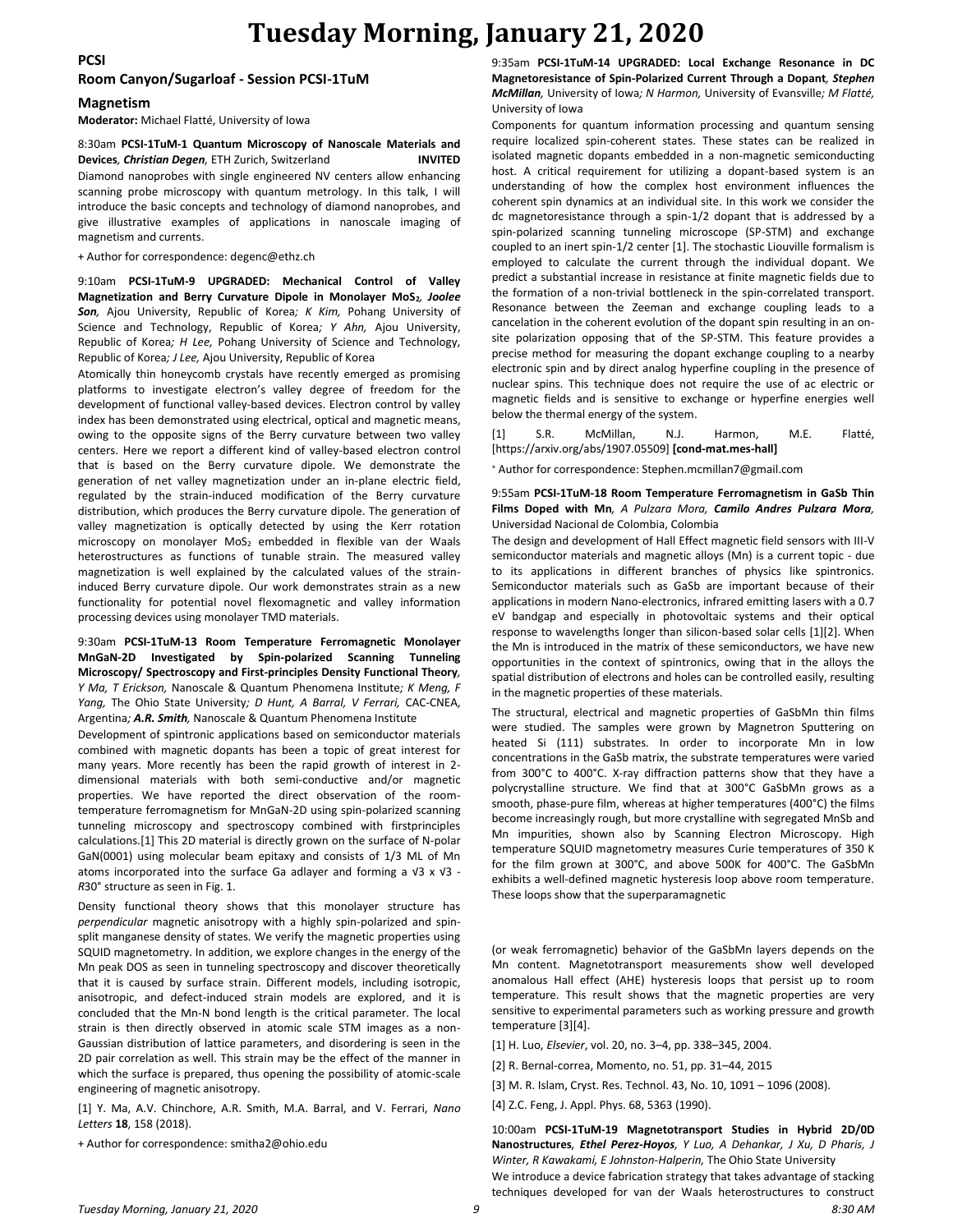## **Tuesday Morning, January 21, 2020**

hybrid 2D/0D composite magnetic nanostructures, with potential application in the study of spin and charge disorder as well as magneticproximity effects. The structures in this study are comprised of superparamagnetic iron oxide nanoparticles (SPIONs) and monolayer graphene. The SPIONs are deposited first using a Langmuir-Blodgett technique, yielding rafts of highly ordered nanoparticles. Characterization via magnetic force microscopy (MFM) reveals magnetic order at multiple length scales and SQUID magnetometry identifies both glassy antiferromagnetic and ferromagnetic response. Single graphene monolayers are mechanically stacked on the SPIONs layer, and characterized via low temperature magneto-transport. Initial measurements show good electron mobility in the graphene layer and indications of exchange coupling between the graphene and the SPIONs layer.

#### **PCSI**

#### **Room Canyon/Sugarloaf - Session PCSI-2TuM**

#### **Superconductivity II**

**Moderator:** Kyle Shen, Cornell University

11:00am **PCSI-2TuM-31 Fabrication of High Coherence Superconducting Qubits***, J Long, H Ku, X Wu,* NIST*; R Lake,* BlueFors*; David Pappas,* NIST **INVITED**

Scaling up qubit circuits and achieving high coherence relative to gate speed is imperative to realizing the full power of quantum computing. In this work we demonstrate superconducting transmons with coherence times ranging from 25 to 90 µs, significantly longer than typical gate speeds, which range from 10 to 200 ns for single and two-qubit interactions.

The circuits were fabricated on intrinsic Si(001) substrates (Fig. 1\_. The metallization (gold) was NbTiN. The meander feedline (from Port 1 to Port 2), inductively couples to resonators (R1-R6, only R1 labeled for clarity) which are then capacitively coupled to concentric capacitor plates. The plates are connected together with a Josephson junction that was fabricated using a two-step overlap process [1] to form transmon qubits, Q1-Q6. Some of the methods used to enhance the coherence include using a nitride pre-treatment of the substrate prior to metallization, posttreatment of the circuit with buffered oxide etch, and extensive wirebonding. Variations of coherence between qubits was about a factor of 2, and can be understood in some one case (the shortest) as being due to damage during wire-bonding. Fluctuations are hypothesized to be due to coupling of the qubits to two-level systems around the junctions [2].

Author for correspondence: David. Pappas@NIST.gov [mailto:Pappas@NIST.gov]

11:40am **PCSI-2TuM-39 UPGRADED: Interface Chemistry and Decoherence Processes in Superconducting Quantum Circuits***, D. Frank Ogletree,*  Lawrence Berkeley National Lab*; V Altoe, X Liu, A Minor, S Cabrini, S Griffin,*  Molecular Foundry, LBNL*; A Bannerjee,* Lawrence Berkeley National Lab*; J Kriekebaum, I Siddiqi,* University of California, Berkeley

Artificial atoms based on superconducting circuit elements including Josephson tunnel junctions and strip-line resonators can be used as "qubits" for quantum computation and simulations, and as platforms for studying quantum cavity electrodynamics and other quantum phenomena. The performance of these systems depends critically on achieving coherent lifetimes that are significantly longer than initialization and readout times. Significant progress has been made in increasing coherence over the last decade or two by better electromagnetic circuit design to control losses and cross-talk, by improved radio-frequency electronics [1], and by advances in shielding and measurement techniques [2]. Further progress can come from improvements in materials and fabrication and better control of interface chemistry [3].

We will report initial results on interfacial studies combining SEM, analytical STEM, and x-ray spectroscopy to understand substrate, vacuum and internal interfaces in both Al Josephson junctions and Nb resonator structures.

[1] C. Macklin, K. O'Brien, D. Hover et al., Science 350, 307 (2015).

[2] J.M. Kriekebaum, A. Dove, W. Livingston et al., Superconducting Sci. Tech. 29, 104002 (2016)

[3] C. Müller, J.H. Cole, J. Lisenfeld, arXiv 1705.01108v2 (2018)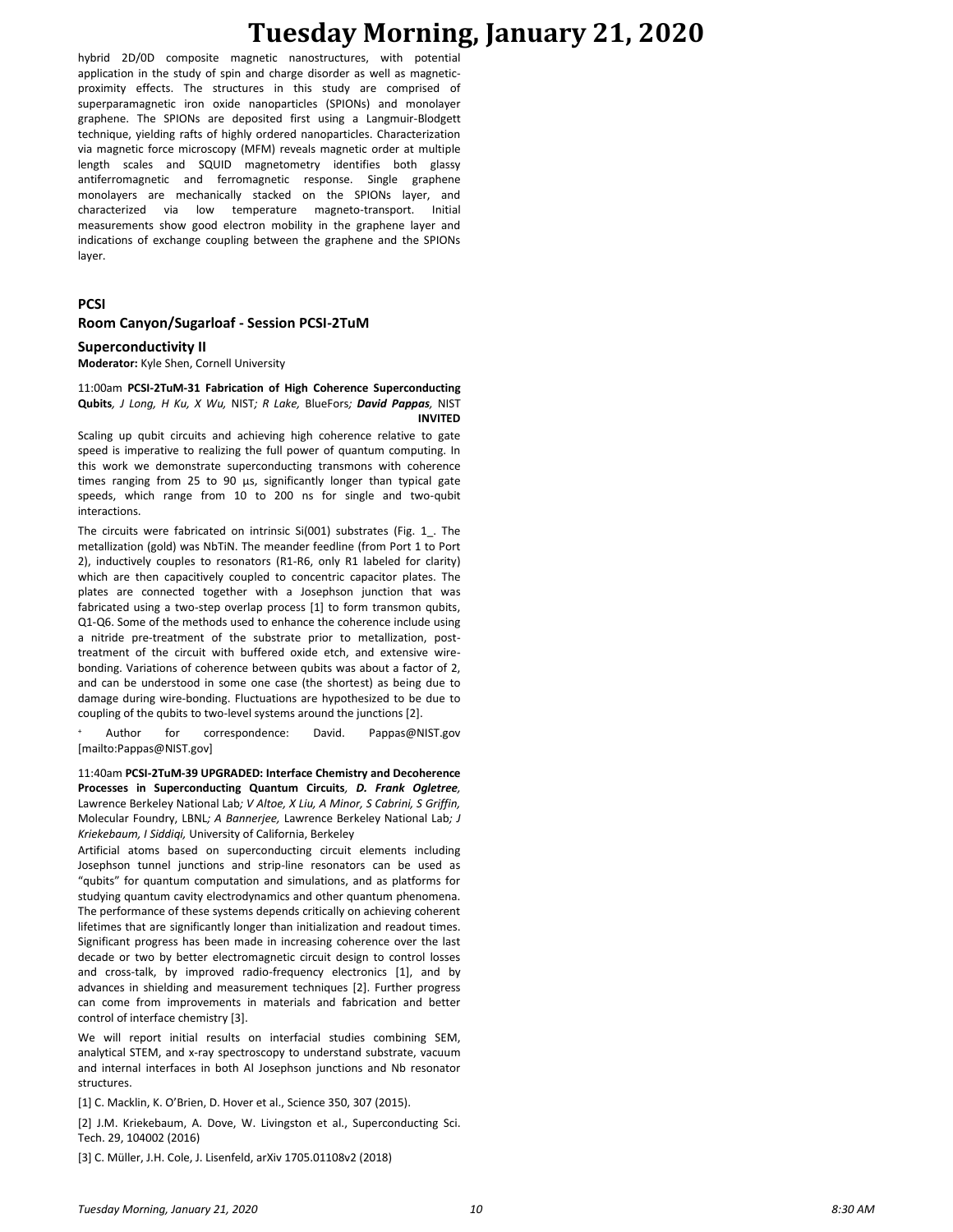### **Tuesday Evening, January 21, 2020**

**PCSI**

#### **Room Canyon/Sugarloaf - Session PCSI-TuE**

#### **The Future of PV**

**Moderator:** Kirstin Alberi, National Renewable Energy Laboratory

#### 7:00pm **PCSI-TuE-1 Progress in Hybrid Perovskite Photovoltaics and Optoelectronics***, Joseph Berry,* National Renewable Energy Laboratory **INVITED**

Photovoltaic devices based on hybrid organic-inorganic perovskite absorbers have reached outstanding performance over the past few years, surpassing power conversion efficiency of over 25% for single junction and present multiple paths to tandems with efficiencies beyond 30%. These efficiencies have been achieved largely via the use of solution processing of the active layer coupled to more traditional vacuum processing for contacts and interface layers. This talk will start with recent progress and challenges in hybrid perovskite solar cells (HPSCs) with an emphasis on the role of materials integration challenges needed to enable device performance, tandem processing and stability. While, this talk will highlight recent progress at NREL, the challenges of tandems based on HPSC devices, work to develop hybrid materials for other applications and to understand their basic physical properties will also be discussed. Details of material structure, synthesis, the resulting interfaces and the role of processing in creating controlling material properties will discussed. Data on the optoelectronic, spintronic and ferroelectric properties as characterized by an array of analytical tools including time resolved spectroscopy, structural studies and device level evaluation will be presented. Links from these fundamental materials properties to technologically relevant advances and suggestions for overarching research themes will be touched upon.

7:40pm **PCSI-TuE-9 On the Path Towards Tandem Junction Nanowire Based Solar Cells***, Magnus Borgström,* Lund University, Sweden **INVITED** Semiconducting nanowires have been recognized as promising materials for high-performance electronics and optics where optical and electrical properties can be tuned individual. Especially, nanowires have been identified as a means to high efficiency solar cells [1, 2] using significantly reduced materials consumption due to strong geometrically enhanced light absorbing properties [3].

In order to further optimize the performance of NWPV, and integrate them on Si in a tandem junction configuration, nanowires with dimensions corresponding to optimal light harvesting capability are necessary. We developed nano imprint lithography for patterning of catalytic metal particles with a diameter of 200 nm in a hexagonal pitch of 500 nm. We found that a pre anneal and nucleation step was necessary to keep the particles in place during high temperature annealing to remove surface oxides. We intend to transfer these grown nanowires to a Si platform (existing PV), either by direct growth on Si PV, or by nanowire peel off in polymer, followed by transfer and electrical contacting, or by aerotaxy and alignment for transfer to Si. We used electron beam induced current measurements as a tool to optimize the electrostatic potential profile in nanowires, leading to 15% efficient InP nanowire solar cells, even though only covering about 10 % of the substrate surface. The optimal band gap in combination with Si is about 1.7 eV, where we identify GaInP and GaAsP as materials for development of nanowire *pn* junctions, the heart in a solar cell.

1. N. Anttu et al., Phys. Rev. B **83**, 165431 (2011)

2. J. Kupec et al., Opt. Express **18**, 27589 (2010)

3. J. Wallentin et al. Science, **339**, 1057 (2013)

4. Åberg et al, IEEE J. of Photov, **6**, 185 (2016)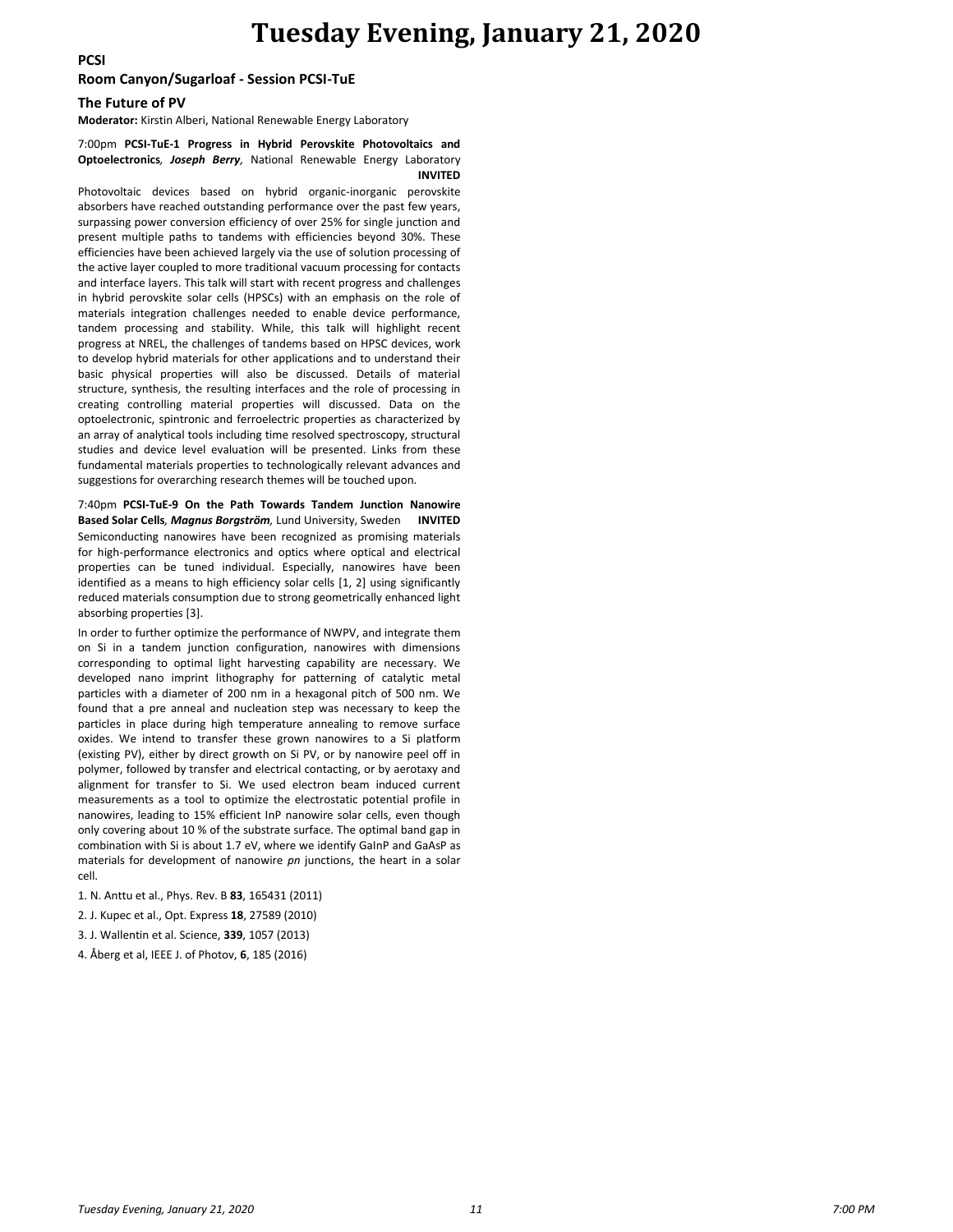### **Wednesday Morning, January 22, 2020**

### **Room Canyon/Sugarloaf - Session PCSI-1WeM**

#### **Optical Properties of 2D Materials**

**Moderator:** Wanyi Nie, Los Alamos National Laboratory

#### 8:30am **PCSI-1WeM-1 Metals at the Atomic Limit***, Joshua Robinson,* Penn State University **INVITED**

The last decade has seen an exponential growth in the science and technology of two-dimensional materials. Beyond graphene, there is a huge variety of layered materials that range in properties from insulating to superconducting that can be grown over large scales for a variety of electronic devices and quantum technologies, such as topological quantum computing, quantum sensing, and neuromorphic computing. In this talk I will discuss our pioneering work in confinement heteroepitaxy (CHet) that enables the creation of 2D forms of 3D materials (e.g. 2D-Ga, In, Sn) and *decouples* the growth of the metals from other 2D layers, thereby enabling a new platform for creating artificial quantum lattices (AQLs) with atomically sharp interfaces and designed properties. As a specfic example, we synthesize plasmonic layers that exhibit >2000x improvement in nonlinear optical properties, and 2D-superconductors combined with topological insulators as the building block of next generation "2D" topological superconductors. Confinement heteroepitaxy opens up avenues for enabling a virtual "legoland" of hybrid quantum materials.

#### 9:10am **PCSI-1WeM-9 Tuning the Spontaneous Emission of Monolayer Wse<sup>2</sup> by Optical Environment Control – Cavity Coupling and Substrate Manipulation***, J Lee, Hyunseung Lee,* Ajou University, Republic of Korea

Atomically thin layer of transition metal dichalcogenides (TMDs) such as monolayer WSe2 exhibit direct bandgaps ranging from visible to nearinfrared with strong exitonic effect. Thanks to its optical characteristics, these materials can be used for integrated functional devices such as light emitting devices, photodetectors and optical modulators. In these applications, device performances can be improved by engineering the material thicknesses and doping levels, applying external fields, or modulating optical environment. In particular, tailoring the optical environment has been demonstrated by coupling monolayer TMDs to various types of optical microcavities such as Bragg reflectors or photonic crystals.

In this work, we utilize microspheres on planar substrates to manipulate the emission properties of monolayer WSe2. First, we show the enhancement of the photoluminescence (PL) emission which is controlled by the size of the coupled microsphere which ranges from 2 to 7 μm. Timeresolved PL measurement supports the cavity-induced emission rate enhancement of monolayer WSe2 coupled to a microsphere. The PL enhancement is further increased by increasing the thickness of the oxide layer between the microsphere and silicon substrate, which is supported by finite-time domain method (FDTD) simulations. Both microsphere coupling and substrate manipulation provide convenient pathways to modulate 2D material-based photonic devices.

#### 9:15am **PCSI-1WeM-10 First Principles Study on Optical Properties of Monolayer Bismuthene under an Electric Field***, Wei-Chieh Liu, L Xu, M Lin,*  Hanyang University, South Korea*; T Leung, H Hsu,* National Taipei University of Technology, Republic of China

Monolayer bismuthene has extraordinary optoelectronics, catalytic and biocompatible properties, and potential as a 2D topological insulator. When monolayer bismuthene is deposited in a sufficiently thin layer on an object, it possesses a stable low-buckled hexagonal structure and it has the property of semiconducting, which could be a promising low-dimensional thermoelectric material. Monolayers bismuthene is p-type semiconductors, but the hole concentration arising from the intrinsic defects is very low and hard to control. In this work, the band structure, density of states and optical constant of monolayer bismuthene have been calculated using firstprinciple calculations based on density functional theory (DFT). The results are compared to those calculated from the tight-binding model. With an applied external electric field, it is found that the electric and optical properties will be dramatically changed. Monolayer bismuthene can be calculated may generate some applications in optoelectronics, either combined with other 2D materials or topological materials.

9:20am **PCSI-1WeM-11 Formation of Coherent Phase Domain Heterojunctions in Single Layer MoS<sup>2</sup> on Au(111)***, Fanglue Wu, Z Liu,* Texas A&M University*; M Chandross,* Sandia National Laboratories*; Q Moore,*  Texas A&M University*; N Argibay, J Curry,* Sandia National Laboratories*; J Batteas,* Texas A&M University

Two-dimensional (2D) transition metal dichalcogenides (TMDs) have attracted tremendous attention over the past decade due to their exciting mechanical, electronic and frictional properties [1-5]. Heterojunctions of semiconductors and metals are the fundamental building blocks of modern electronics. Coherent heterostructures between dissimilar materials can be achieved by composition, doping or heteroepitaxy of chemically different elements. Here we report, the formation of coherent single-layer MoS heterostructures (Figure 1), which are chemically homogenous with matched lattices, but show electronically distinct semiconducting (1H phase) and metallic (1T phase) character, when deposited by mechanical exfoliation on Au(111). The facile exfoliation technique here eliminates tape residues usually found in many exfoliation methods, and yields singlelayer MoS with millimeter (mm) size. Raman spectroscopy, X-ray photoelectron spectroscopy (XPS), scanning tunneling microscopy (STM) and scanning tunneling spectroscopy (STS) have collectively been employed to elucidate the structural and electronic properties of MoS monolayers on Au substrates. Our work provides a basis to produce macroscale twodimensional heterostructures, which represent unique candidates for future electronic devices and applications.

[1] K. Novoselov, D. Jiang, F. Schedin, T. Booth, V. Khotkevich, S. Morozov and A. Geim, *Proc. Natl. Acad. Sci. U.S.A.* **2005,***102*, 10451-10453.

[2] R. Ma and T. Sasaki, *Adv Mater* **2010,***22*, 5082-5104.

[3] C. Lee, Q. Li, W. Kalb, X.-Z. Liu, H. Berger, R.W. Carpick and J. Hone, *Science* **2010,***328*, 76-80.

[4] I. Song, C. Park and H.C. Choi, *RSC Adv.* **2015,***5*, 7495-7514.

[5] X. Huang, Z. Zeng and H. Zhang, *Chem Soc Rev* **2013,***42*, 1934-1946.

#### 9:25am **PCSI-1WeM-12 UPGRADED: Effects of Electromechanical Coupling in Locally Strained Monolayer MoS2***, Alex De Palma, G Cossio, K Jones, J Quan,* The University of Texas at Austin*; X Li,* Univ of Texas at Austin*; E Yu,*  The University of Texas at Austin

Strain in atomically thin transition metal dichalcogenides (TMDs) has a broad range of consequences, and can be used for tuning of their optical and electronic properties [1, 2]. In particular, the use of localized strain to engineer these effects, such as in exciton funneling, has been demonstrated [3]. Additionally, TMDs exhibit intrinsic piezoelectricity in monolayer and few layer form originating from a lack of centrosymmetry [4]. The presence of piezoelectricity in TMD systems with strain and strain gradients can also have appreciable effects, which have only begun to be explored. Understanding these effects is necessary for engineering of TMDbased structures in which strain is present.

In this work, we examine the effects of piezoelectricity on  $MoS<sub>2</sub>$  in the presence of strain and strain gradients. Samples consisting of monolayer MoS2 suspended over 800nm-diameter cavities were fabricated by exfoliation and transfer of MoS<sub>2</sub> onto a patterned substrate. Suspended MoS<sup>2</sup> was deformed via atomic force microscope (AFM) indentation, and Photoluminescence (PL) measurements were simultaneously performed as a function of indentation force to determine the effects of the strain gradient on exciton bandgap and exciton diffusion (Fig. 1a, b). Additionally, we show through calculations that spatially varying strain, can be a source of electrostatic potentials due to the piezoelectric effect. According to a mechanical model for indentation [5], the charge density can be as high as  $10^{12}$  e/cm<sup>2</sup> at the points of highest strain gradient - significant enough to generate electrostatic potential variations on the order of ±0.1V over the MoS<sup>2</sup> (Fig. 1c). The relationship between strain and the potential generated by piezoelectricity, and the impact of this effect on excitons, will be discussed.

[1] H. Conley, B. Wang, J. Ziegler, R. Haglund Jr., S. Pantelides, K. Bolotin, Nano Lett. 12, 8 (2013)

[2] T. Shen, A. V. Penumatcha, and J. Appenzeller, ACS Nano **10**, 4, 4712- 4718 (2016).

[3] A. Castellanos-Gomez, R. Roldán, E. Cappelluti, M. Buscema, F. Guinea, H. S. J. van der Zant, and G. A. Steele, Nano Lett. **13**, 11, 5361-5366 (2013).

[4] Duerloo, K. A. N., Ong, M. T. & Reed, E. J., *J. Phys. Chem. Lett.***3,** 2871– 2876 (2012).

[5] N. M. Bhatia, W. Nachbar, Int. J. Non-Linear Mechanics, **3,** 307-324 (1968).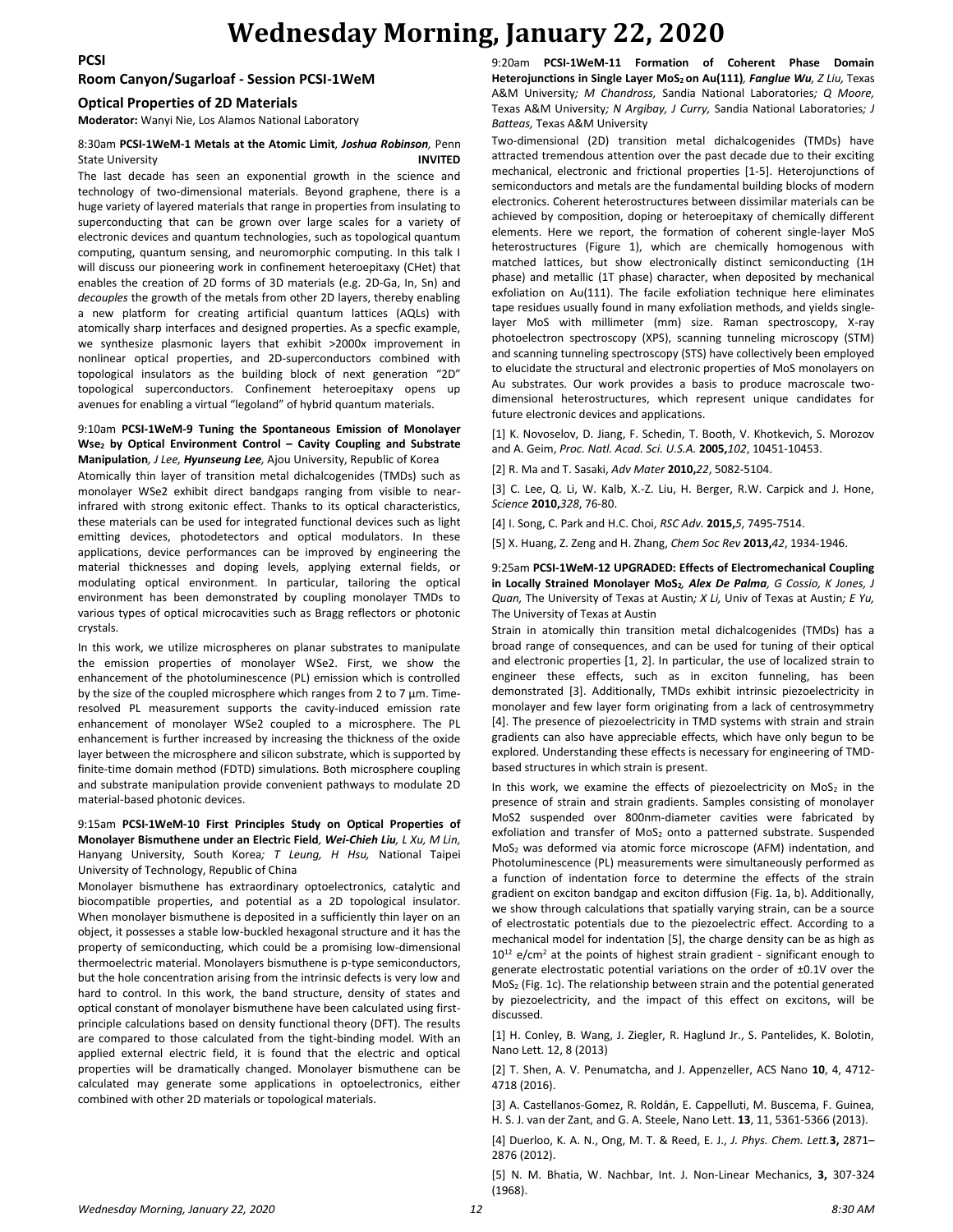# **Wednesday Morning, January 22, 2020**

<sup>+</sup> Author for correspondence: Edward T. Yu: ety@ece.utexas.edu

**PCSI**

#### **Room Canyon/Sugarloaf - Session PCSI-2WeM**

**Material Modification and Self Assembly**

**Moderator:** Sven Rogge, University of New South Wales, Australia

11:00am **PCSI-2WeM-31 Neuromorphic Computing with the Redox Transistor***, Alec Talin,* Sandia National Laboratories **INVITED** Efficiency bottlenecks inherent to conventional computing in executing neural algorithms have spurred the development of novel devices capable of 'in-memory' computing. Commonly known as 'memristors', a variety of device concepts including conducting bridge, vacancy filament, phase change and other types have been proposed as promising elements in artificial neural networks for executing inference and learning algorithms. In my talk, I will review the recent advances in memristor technology for neuromorphic computing and discuss strategies for addressing the most significant performance challenges, including non-linearity, high read/write currents, and endurance. As an alternative to two-terminal memristors, I will introduce the three-terminal electrochemical memory based on the redox transistor (RT) which uses a gate to tune the redox state of the channel.<sup>1</sup> Decoupling the 'read' and 'write' operations using a third terminal and storage of that information as a charge-compensated redox reaction in the bulk of the transistor enables high-density information storage. These properties enable low-energy operation without compromising analog performance and non-volatility. I will discuss the RT operating mechanisms using organic and inorganic materials, approaches for array integration, and prospects for achieving the device density and switching speeds necessary to make electrochemical memory competitive with established digital technology.

11:40am **PCSI-2WeM-39 Kinetically-Driven Assembly of TaS2-SnS Heterostructures with Flexible Stacking Architectures***, Dennice Roberts,*  National Renewable Energy Laboratory*; D Bardgett,* University of Oregon*; B Gorman,* Colorado School of Mines*; J Perkins, A Zakutayev, S Bauers,*  National Renewable Energy Laboratory

Chalcogenide heterostructures enable access to a remarkable range of materials properties by virtue of structural flexibility at the nanoscale. An interesting approach to the preparation of such heterostructures utilizes layered amorphous precursor films designed to mimic a desired superlattice heterostructure product, and has been successful in creating a wide range of metastable selenide heterostructures. An example of such tunable properties is seen in the SnSe-VSe<sub>2</sub> system, where changing layer sequencing can both enhance and quench charge density wave (CDW) transitions, as well as modify their onset temperatures.[1] Such CDWs in  $TaS<sub>2</sub>$  are hysteretic and have been proposed for phase change memory applications,[2] and so incorporating  $TaS<sub>2</sub>$  into superlattice structures known to enhance CDW transitions might further enhance this material towards these applications.

Previous work from our group developed a framework for preparing amorphous sulfide precursor films by RF sputtering.[3] Here we present the first crystalline sulfide heterostructures prepared using this precursor approach, composed of tunable numbers of SnS sandwiched between monolayers of TaS<sub>2</sub> in a superlattice. We also demonstrate the utility of combinatorial synthesis for creating precursors of several different stacking sequences in a single deposition. Structural measurements confirm smooth films with superlattice ordering as well as the presence of constituent  $TaS<sub>2</sub>$ and SnS layers. Superlattice architecture is confirmed by high resolution transmission electron microscopy (TEM) and EDS, resolving atomically precise sequencing of SnS and  $TaS<sub>2</sub>$  monolayers in the arrangement experimentally instilled into the precursors. Electronic behavior as a function of number of SnS layers is measured.

[1] R. Atkins, Chem. Mater. **26** (2014) [2] M. Yoshida, Sci. Rep. **4** (2014) [3] D. M. Roberts, JVST B **37** (2019)

11:45am **PCSI-2WeM-40 Globally Aligned Single-Wall Carbon Nanotube Films through Electrostatic Ordering***, Joshua Walker,* University of Wyoming*; J Fagan, A Biacchi,* National Institute of Standards and Technology*; V Kuehl,* University of Wyoming*; T Searles,* Howard University*; A Hight Walker,* National Institute of Standards and Technology*; W Rice,*  University of Wyoming

The one-dimensional nature of single-wall carbon nanotubes (SWCNTs) creates unique, anisotropic optical, electrical, and thermal characteristics.

To utilize these anisotropic properties, researchers must be able to easily and reproducibly fabricate aligned SWCNT structures. To be most useful, SWCNT alignment protocols must incorporate solution-based nanotubes, as they provide the highest quality (chiral enrichment, length sorting, tube filling, etc.) nanotubes [1] which are necessary for applications.

We expanded [3] upon the slow-filtration SWCNT alignment technique [2] through automation and parallelization. Such advances not only provided increased film reproducibility and throughput, but also enabled a rapid optimization of the complex parameter space to produce the highest aligned films to date. Furthermore, this work provides researchers with a new capability to investigate the underlying physics driving alignment. We find that by controlling flow rate, flattening the meniscus, and membrane buffing, we can repeatably and automatically produce globally aligned SWCNT films. Using polarized spectroscopy, we show that high, twodimensional nematic ordering ( $S_{2D} \approx 0.9$  ) of SWCNTs can be achieved [3]. Experiments altering the ionic strength and membrane surface charging suggest that this ordered SWCNT phase is driven by linear charging on the membrane and inter-nanotube electrostatic interactions.

#### 11:50am **PCSI-2WeM-41 Defining Insulating Regions on TiO<sup>2</sup> Thin Films by Laser Heating***, S Ahmed, J Ritter, Matt McCluskey,* Washington State University

Optically defining conducting and insulating regions on an oxide thin film could provide a means for writing and rewriting transparent electronic circuits. Titania (TiO2) films are straightforward to deposit and exhibit *n*type conductivity that depends strongly on the concentration of oxygen vacancies, which act as shallow donors. Heating in a reducing atmosphere, such as vacuum or hydrogen, increases the density of oxygen donors and hence the conductivity. Conversely, heating in an oxygen atmosphere reduces the oxygen vacancy concentration and makes the sample insulating. While electrons in the rutile phase are small polarons, those in anatase  $TiO<sub>2</sub>$  behave as free electrons. This property makes the anatase structure preferable for applications requiring high electrical conductivity.

In the present work, 300 nm thick anatase TiO<sub>2</sub> films were sputtered on fused silica substrates. Heating under a rough vacuum (30 mTorr) produced conducting films with free-carrier absorption in the visible and IR. A green laser (532 nm wavelength, 1-5 W power) was then focused on regions of the sample, in the open air. Localized laser heating resulted in a 7 order-ofmagnitude increase in resistance, from 10 kΩ to >100 GΩ. The heated area became transparent due to the loss of free-carrier absorption. Scanning electron microscopy (SEM) and optical transmission spectroscopy indicate that laser heating does not degrade the films. The process is reversible – conductivity is restored after annealing in vacuum again. The effect of interface heat conduction will be discussed.

#### 11:55am **PCSI-2WeM-42 Towards Mask Free Direct Write fabrication of Micro- and Nanoscale Architectures on Different Substrates via Aqueous Ink Precursors and CVD Synthesis***, Irma Kuljanishvili, D Alameri, D Karbach, R Dong, L Moore,* Saint Louis University*; R Divan, Y Liu,* Argonne National Laboratory

Low-dimensional materials such as 2D graphene, boron nitride or other layered van der Waals atomic crystals, WS2 or MoS2, and 1D nanowires (NWs) and nanoribbons such as ZnO, and other semiconducting materials, have drawn significant attention in the past decade due to their nanoscale geometry and unique physical, chemical, optical properties as These low dimensional materials when assembled/interfaced in vertical or lateral arrangements often lead to the largely enhanced properties, and new functionalities. While the preparation of layered architectures usually involves multi-step fabrication processes it also relies predominately on a mask assisted lithographic techniques.

Here we present a mask-free controlled selective preparation of 1D and 2D nanostructures of MoS2, WS2 and ZnO in the variety of geometric assemblies by employing parallel direct- write patterning (DWP) of aqueous ink precursors on substrates and devices at predefined locations. In a twostep process (1st patterning and 2nd growth) our unconventional fabrication approach enables simple and flexible production of heterostructures and other architectures based on "mix and match" principle in precisely controlled fashion. Location specific synthesis of materials also provides access to as-grown interfaces and rapid testing of materials quality, crystallinity and chemical composition can be easily confirmed by several non-destructive surface probe tools such as Raman Spectroscopy, PL, AFM, XRD etc. Our 'bottom-up' approach offers simple and flexible route to rapid testing of prototype nano-architectures and platforms, via multiplexing and the ease of probing device interfaces their viability and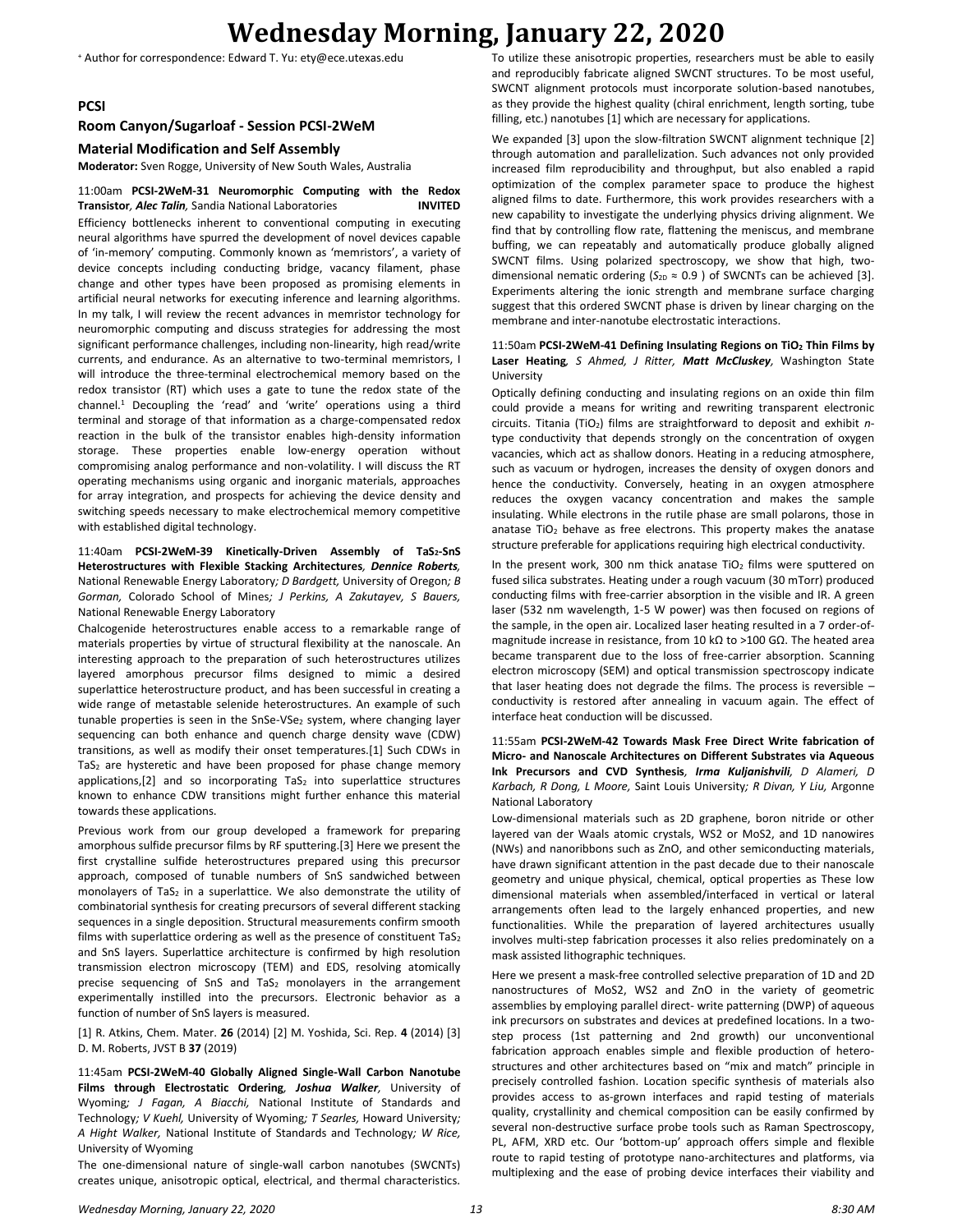## **Wednesday Morning, January 22, 2020**

robustness and the potential for further development of specific targeted applications.

Acknowledgement:

Use of the Center for Nanoscale Materials was supported by the U. S. Department of Energy, Office of Science, Office of Basic Energy Sciences, under Contract No. DE-AC02 06CH11357, and Saint Louis University seed fund.

+ Author for correspondence:irma.kuljanishvili@slu.edu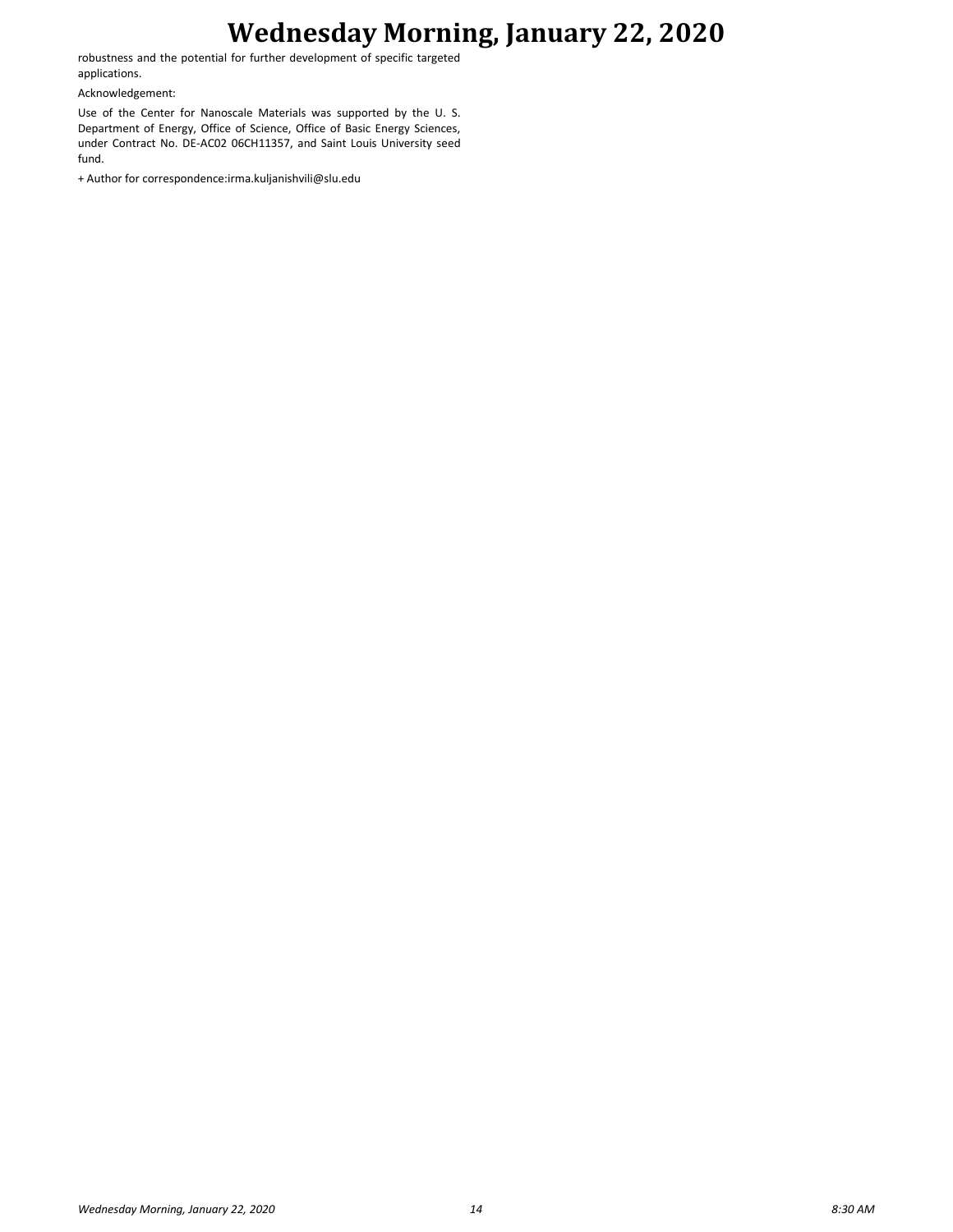#### **PCSI**

# **Wednesday Afternoon, January 22, 2020**

**Room Canyon/Sugarloaf - Session PCSI-1WeA**

#### **Devices and Contacts**

**Moderator:** Alex Demkov, The University of Texas

#### 2:00pm **PCSI-1WeA-1 Towards Fermi Level De-pinning at Contacts***, John Robertson,* Cambridge University, UK*; Y Guo,* Wuhan University, China*; Z Zhang,* Cambridge University, UK **INVITED**

Fermi level pinning at Schottky barriers (SB) strongly limits the reduction of contact resistances and thus scaling of modern electronic devices and future 2D semiconductor devices. We find that some complex semiconductor-metal interfaces with bonding configurations parallel to the interface create a type of localized interface or 'defect state' beyond the metal induced gap state (MIGS) model. Examples are interfaces between Si and metal disilicides and between Si and Sb. These defect states do not easily match to conventional MIGS and this mixes states of metal character into the surface pinning level. This creates Fermi level de-pinning and a variation of SB height with interface orientation.

The MIGS model [1] has successfully described many aspects of Schottky barrier behavior, including the slope of barrier height (SBH) with metal work function, S=¶φ/¶F<sub>M</sub> and the charge neutrality level. However, it does not include several factors like interface bonding [2]. The MIGS model would say the S factor should depend only on metal work function, not type of metal (elemental or silicide/TiN) or on the face orientation, despite these being seen experimentally [2,3] and found in DFT supercell calculations [4]. We show that both metal silicides and Sb break the MIGS due to the presence of 'defect-like' states [5] at their interfaces, due to states which cannot be easily captured by the limited MIGS basis set of bulk semiconductor states. A metal-like character enters the effective CNL pinning energy, which also gives the orientation dependence. The chemically different case of Si:Sb behaves similarly to the silicides. These two factors are signifiers of Fermi level de-pinning, to find other examples.

[1] J Tersoff, PRL **52** 465 (1984)

[2] R T Tung, PRL **84** 6078 (2000); APR 1 011304 (2014); PRL*.***5**2, 461 (1984); JVST*. B***1**1, 1546 (1993)

[3] T Nishimura, et al, APX 9 081201 (2016)

[4] L Lin, et al, APL **101** 052110 (2012); H Li, et al, Sci Report **7** 16669 (2017); J Robertson, SSDM (2018)

[5] H Fujitani, S Asano, PRB **50** 8681 (1994)

<sup>+</sup> Author for correspondence: jr214@cam.ac.uk

Figure 2 Showing 'defect state at Si:silicide (111), (100) interfaces causing the de-pinning and orientation dependence

Figure 1 Showing Fermi level depinning and face dependence in Si: silicide interfaces

2:40pm **PCSI-1WeA-9 Observation, Characterization, and Mitigation of the Internal** *p-n* **Junction in Pyrite FeS2, a Potential Low-cost Solar Absorber***, Bryan Voigt, W Moore, J Walter, B Das, M Maiti, M Manno,* University of Minnesota*; E Aydil,* New York University*; C Leighton,* University of Minnesota

Pyrite FeS<sub>2</sub> is widely acknowledged as an ideal semiconductor for thin film solar cells due to its earth-abundance, low toxicity, low cost, suitable band gap (0.95 eV) and minority carrier diffusion length, and high visible light absorptivity. Power conversion efficiencies of  $FeS<sub>2</sub>$  heterojunction solar cells, however, have never exceeded 3% due to low open-circuit voltages ( $V_{OC}$  <0.3 V). One hypothesis emerging from recent temperature ( $T$ )dependent transport of single crystals is that this low  $V_{OC}$  is due to a conductive pyrite surface with a carrier type (*p*-type) inverted from bulk (*n*type) [1,2]. This could create a leaky (*i.e.*, low-*VOC*) internal junction, thus limiting solar cell efficiencies. These studies established conduction through a 1-3 nm-thick, *p*-type surface upon freeze-out of *n-*type bulk carriers [1,2]. Two parallel resistors representing the surface and bulk can describe the *T*-dependence of resistivity [1] and the non-linear Hall effect observed near the crossover between bulk- and surface-dominated conduction [2]. Notably, what has neither been observed nor characterized, however, is the internal junction implied by this *p-*surface and *n-*bulk. Here, we directly observe this internal junction for the first time. In-plane sheet resistance (*RS*) measurements of polished crystals doped heavily *n*-type *via* sulfur vacancies are shown to display an effect where metallic-like transport abruptly transitions to rapidly increasing  $R_S$ below ~175 K, eventually transitioning to surface conduction (at *T* <100 K). We show that this very unusual *T*-dependence can be well described by incorporating an exponentially-*T*-dependent junction resistance into the parallel resistor model. Junction barrier heights extracted from the model are typically  $0.15 - 0.30$  eV, in good agreement with typical  $V_{OC}$  values in past heterojunction solar cells, suggesting that this internal junction may, in fact, be limiting efficiencies. Interestingly, while its influence in *RS*(*T*) is independent of contact materials such as In, Ag, Fe, Co, and Ni,  $CoS<sub>2</sub>$ contacts mitigate this junction, allowing the first characterization of bulk properties to low *T*. Access to low *T* unveils rich phenomena, such as the onset of a smaller donor activation energy below 175 K, non-linear Hall effect near 100 K, and an unusual resistivity anomaly at *T* ≤10 K, showcasing  $CoS<sub>2</sub>$  contacts as a way to both mitigate this junction and advance understanding of electronic transport in FeS2. This work was supported by the customers of Xcel Energy through a grant from the Renewables Development Fund.

[1] M. Limpinsel *et al.*, Energy Environ. Sci. **7**, 1974 (2014).

[2] J. Walter, *et al.*, Phys. Rev. Mater. **1**, 065403 (2017).

2:45pm **PCSI-1WeA-10 UPGRADED: Photo-Driven Dipole Reordering: Key to Carrier Separation in Metalorganic Halide Provskites***, Philipp Ebert,*  Forschungszentrum Jülich, Germany*; H Hsu,* National Taiwan University, Republic of China*; B Huang,* Academia Sinica, Republic of China*; S Chin,*  National Taiwan University, Republic of China*; C Hsing, D Nguyen,*  Academia Sinica, Republic of China*; M Schnedler,* Forschungszentrum Jülich, Germany*; R Sankar,* Academia Sinica, Republic of China*; R Dunin-Borkowski,* Forschungszentrum Jülich, Germany*; C Wei,* Academia Sinica, Republic of China*; C Chen, Y Chiu,* National Taiwan University, Republic of China

Photo-driven dipole reordering of the intercalated organic molecules in halide perovskites has been suggested to be a critical degree of freedom, potentially affecting physical properties, device performance, and stability of hybrid perovskite–based optoelectronic devices. However, thus far a direct atomically-resolved dipole mapping under device operation condition, i.e. illumination, is lacking. Here, we map simultaneously the molecule dipole orientation pattern and the electrostatic potential with atomic resolution using light-illuminated cross-sectional scanning tunneling microscopy and spectroscopy.

Our experimental observations demonstrate that a photo-driven dipole reordering, initiated by a photo-excited separation of electron-hole pairs in spatially displaced orbitals, leads to a fundamental reshaping of the potential landscape in halide perovskites, creating separate onedimensional transport channels for holes and electrons. We anticipate that analogous light-induced polarization order transitions occur in bulk and are at the origin of the extraordinary efficiencies of organometal halide perovskite-based solar cells as well as could reconcile apparently contradictory materials' properties.

3:05pm **PCSI-1WeA-14 First Principles Study on Electronic Properties of Graphene Nanostructures for High Current Density Cathode***, Nan Zhao, L Xu, M Lin,* Hanyang University, South Korea*; T Leung,* National Chung Cheng University, Republic of China*; H Hsu,* National Taipei University of Technology, Republic of China

Graphene is a crystalline allotrope of carbon with two-dimensional properties. Its carbon atoms are densely packed in a nano-scale hexagonal pattern. Graphene has many unusual properties. It is about 200 times stronger than the strongest steel. It can efficiently conduct heat and electricity and is nearly transparent. In this work, we study the electronic properties of graphene using first principles or *ab initio* calculations based on density functional theory (DFT) in order to explore its applications in field emission devices. The change of work function due to the lattice deformation of graphene is investigated using a supercell including a vacuum layer which is thick enough so that the layer interaction is negligible. It is found that the work function is very sensitive to the lattice size. As the lattice site increases, the work function increases proportionally. However, the work function is reduced doubly while the lattice site is reduced. The local work function of graphene has also been determined and this can be used to predict field emission current from Fowler-Nordheim equation more accurately. For realistic applications, this approach has been used to calculate the work function of carbon nanoribbons with different widths and terminating edges with and without passivation.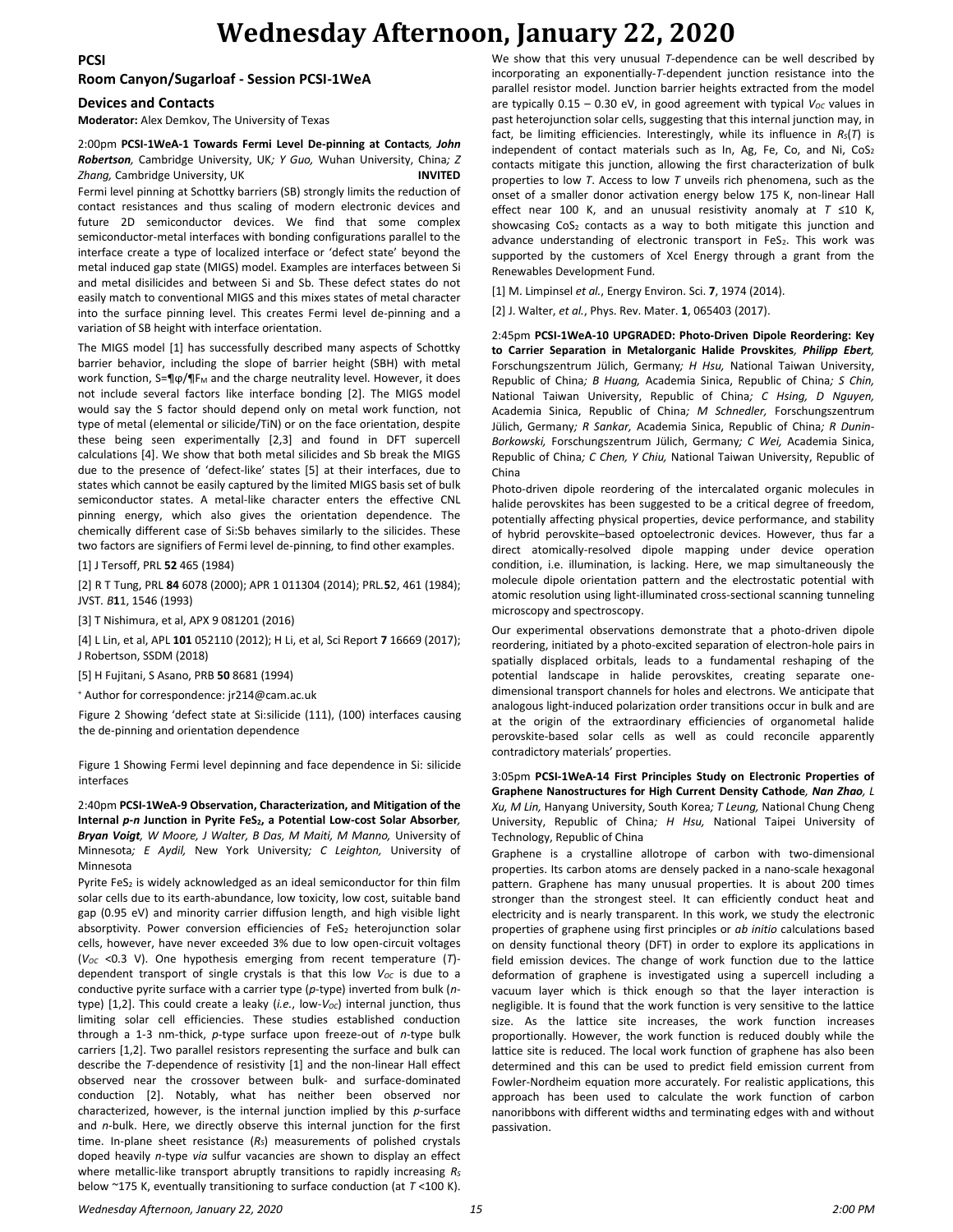# **Wednesday Afternoon, January 22, 2020**

3:10pm **PCSI-1WeA-15 Band Offset Modulation in Si-EuO Heterostructures** *via* **Controlled Interface Formation***, W Li, A Posadas,* The University of Texas at Austin*; Alex Demkov,* The University of Texas In a Si-based spintronic device, Si serves as the spin channel material. Owing to its small spin-orbit coupling, Si has a long spin relaxation lifetime and long spin coherence length, making it an excellent choice. Because the rock salt lattice of EuO is compatible with the *fcc* lattice of Si (see Fig. 1), and EuO is thermodynamically stable on Si, Si/EuO heterostructures have a real potential for use in Si-based spin-FETs. Combining first principles calculations and experiment, we investigate the atomic and electronic structure of the Si/EuO interface. We consider the thermodynamic stability of interface structures with different levels of oxidation to identify the most probable configuration. By comparing the calculated band alignment and core level shifts with measured values, we validate the theoretically constructed interface model. EuO has unusual electronic properties in that its charge neutrality level appears to be inside the conduction band [1,2]. In Fig. 2 we show a contour plot of the partial density of states (PDOS) as a function of energy and position along the *z* direction normal to the plane of the interface. In the contour plot one can clearly see the band edges of Si and EuO and read off the VBO, which is +0.19 eV. We find that the band offset can be tuned by altering the relative energy positions of the Si and EuO conduction bands via interface oxidation, which can be used to tune this materials system for specific applications in spintronics [3].

 Figure 1. Top view of rock salt EuO and face centered silicon lattices. Purple ball represents Eu, red O and blue Si. It can be seen that rocksalt and face centered lattices match well. It can also be rotated by 45°.

 Figure 2. Contour plot of PDOS for spin-up channel in the valence band and band gap regions. The dark blue region is the band gap and the yellow region is the valence band top.

[1] N. Jutong, I. Rungger, C. Schuster, U. Eckern, S. Sanvito, and U. Schwingenschlögl, Phys. Rev. B **86**, 205310 (2012).

[2] L. Gao, W. Guo, A. B. Posadas and A. A. Demkov, Phys. Rev. Materials **3**, 094403 (2019).

[3] W. Li, A. B. Posadas, and A. A. Demkov, *in press,* Phys. Rev. B (2019).

<sup>+</sup> Author for correspondence: demkov@physics.utexas.edu

3:15pm **PCSI-1WeA-16 First Principles Study on Electronic Properties of Magnetite for Spin Polarized Emission under an Electric Field***, Liang liang Xu, N Zhao, M Lin,* Hanyang University, South Korea*; T Leung,* National Chung Cheng University, Republic of China*; H Hsu,* National Taipei University of Technology, Republic of China

Magnetite is a mineral and one of the main iron ores. With the chemical formula  $Fe<sub>3</sub>O<sub>4</sub>$ , it is one of the oxides of iron. Magnetite is the earliest discovered magnet, around 1500 B.C. It crystallizes in the inverse cubic spinel structure (Fd3m) above the so-called Verwey transition temperature, which is about 120 K. In this work, we study the electronic properties of magnetite (100), (110), and (111) surfaces under external electric fields using first principles or *ab initio* calculations based on density functional theory. With an electric field applied, the surface properties could be modified. For example, the (111) surface with an  $O<sub>2</sub>$  termination, the halfmetal behavior becomes metal behavior under a critical electric field. With a +U calculation, most of the surfaces with different terminations show half-metallic, different from those predicted by a without +U calculation. We can use an electric field to control the metallic properties to be metallic or half-metallic. Un addition, the effective work function changes under different field strength. By calculating the local work function, we can know the distribution of work function on a certain surface. The effective work functions of magnetite Fe3O<sup>4</sup> on different surfaces have been determined. The local work function has been found to have the correspondences with the atoms' positions and charge densities. It is proposed that the magnetite as a half-metal can possibly be used as a spin-polarized electron source.

3:20pm **PCSI-1WeA-17 Work Functions of Alkali and Alkaline Earth Metal Surfaces under Electric Fields based on First-Principles Calculations***, Y Wang, L Xu, Ming-Chieh Lin,* Hanyang University, South Korea*; T Leung,*  National Chung Cheng University, Republic of China*; H Hsu,* National Taipei University of Technology, Republic of China

Alkali (Li, Na, K, Rb, Cs) and alkaline earth metal (Be, Mg, Ca, Sr, Ba) are widely used in various fields. In the field emission, the adsorption of alkali metals and alkaline earth metals to tungsten (W) will greatly change the work function. In this work, we study the work functions and local work functions of alkali and alkaline earth metal (100) (110) (111) surfaces under different electric fields using the first-principles or *ab initio* calculations. The convergence of density-functional-theory (DFT) calculations in the local-density approximation (LDA) and generalized-gradient approximation (GGA) with a plane-wave basis set the projector-augmented wave method as implemented in the Vienna ab-initio simulation package (VASP) has been carefully and systematically tested. For a comparison, the work functions have been calculated with five different pseudo potentials. By applying an electric field on the alkali and alkaline earth metals, we can calculate the effective work function, local work function and investigate the dependence of the effective work function and the local work function on the field strength.

[1] M. C. Lin, R. F. Jao, and W. C. Lin, J. Vac. Sci. Technol. B **26**, 821 (2008).

[2] T. C. Leung, C. L. Kao, and W. S. Su, Phys. Rev. B **68,** 195408 (2003)

[3] T. W. Pi, I. H. Hong, and C. P. Cheng, Phys. Rev. B **58**, 4149 (1998).

<sup>+</sup> Author for correspondence: mclin@hanyang.ac.kr

#### **PCSI**

#### **Room Canyon/Sugarloaf - Session PCSI-2WeA**

#### **Synthesis of Materials for Devices**

**Moderator:** Alec Talin, Sandia National Laboratories

4:30pm **PCSI-2WeA-31 Nitrogen Doping of Gallium Oxide by Ion Implantation and its Application to Vertical Transistors***, Masataka Higashiwaki,* National Institute of Information and Communications Technology, Japan*; M Wong,* National Institute of Information and Communications Technology*; K Goto, H Murakami, Y Kumagai,* Tokyo University of Agriculture and Technology, Japan **INVITED** β-gallium oxide (β-Ga2O3) has a very large bandgap (~4.5 eV) and a breakdown electric field exceeding 6 MV/cm, making it an attractive candidate for next-generation power electronics. However, Ga2O3 has a fundamental physical drawback, namely a lack of hole-conductive *p*-type material, because of unavailability of shallow acceptors, a valence band structure mostly formed by O 2*p* orbitals, and a self-trapping effect of free holes. Recently, we succeeded in developing a nitrogen (N)-ionimplantation doping process for Ga<sub>2</sub>O<sub>3</sub> to form an energy barrier in a device structure  $[1]$  and then fabricating vertical  $Ga<sub>2</sub>O<sub>3</sub>$  transistors by using a device process based on the N-ion implantation doping [2, 3].

N atoms are theoretically expected to be a deep acceptor in Ga2O3. We performed N-ion implantation doping into an *n*-Ga<sub>2</sub>O<sub>3</sub> layer to fabricate a current blocking layer by forming a Si-doped-N-doped-Si-doped Ga<sub>2</sub>O<sub>3</sub>n-p*n* junction. Note that Si is a shallow donor with an activation energy of about 50 meV in Ga<sub>2</sub>O<sub>3</sub>. Then, depletion-mode (D-mode) and enhancement-mode (E-mode) vertical  $Ga<sub>2</sub>O<sub>3</sub>$  transistors with a current aperture were fabricated by using a manufacturable all-ion-implanted process, which is similar to commercial Si and SiC power device technologies, with Si and N doping. Both the D-mode and E-mode devices demonstrated successful transistor action and decent device characteristics.

This work was partially supported by Council for Science, Technology and Innovation (CSTI), Cross-ministerial Strategic Innovation Promotion Program (SIP), "Next-generation power electronics" (funding agency: NEDO).

[1] M. H. Wong, M. Higashiwaki *et al.*, Appl. Phys. Lett. **113**, 102103 (2018).

[2] M. H. Wong, M. Higashiwaki *et al.*, IEEE Electron Device Lett. **40**, 431 (2019).

[3] M. H. Wong, M. Higashiwaki *et al.*, in *Abstract of 77th Device Research Conference, 2019.*

5:10pm **PCSI-2WeA-39 Studying the Nucleation of GaP on v-Grooved Si for III-V/Si Device Integration***, Emily Warren,* National Renewable Energy Laboratory*; T Saenz,* Colorado School of Mines*; A Norman,* National Renewable Energy Laboratory*; J Zimmerman,* Colorado School of Mines

The direct heteroepitaxy of III-V materials on Si for high efficiency optoelectronic and photovoltaic applications has progressed greatly in recent years, but most studies have focused on polished wafers, that are compatible with microelectronics (e.g. CMOS) fabrication, but not photovoltaic technologies. There has been recent interest in growing III-Vs on "v-grooved" surfaces, where nanoscale patterning and facet selective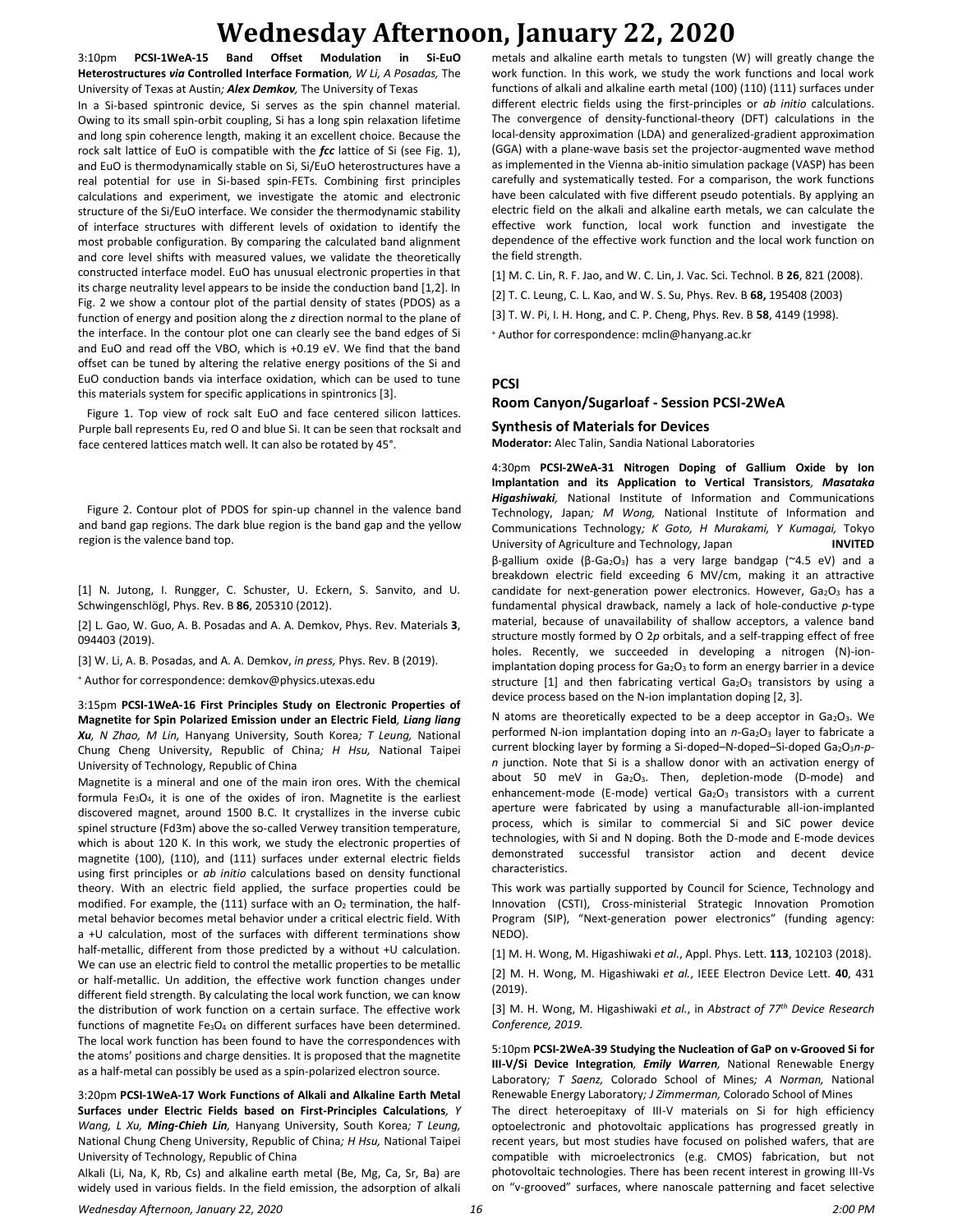# **Wednesday Afternoon, January 22, 2020**

etching is used to pattern nominally (001) Si surfaces with linear (111) facetted v-groove structures. This v-grooved geometry suppresses antiphase boundaries (APBs), thereby enabling defect-free nucleation of polar III-V materials on non-polar Si. However, for applications where cost is important, it also brings with it the challenge of creating the v-grooved pattern in a cost-effective way, without an expensive wafer-polishing step.

In this work, we show how v-groove structures can be prepared with costeffective patterning approaches (nanoimprint lithography and interference lithography) on unpolished Si surfaces.<sup>1</sup> Unlike prior studies of growth of III-Vs on v-groove structures, which have focused on lattice mismatched heteroepitaxy of III-Vs (GaAs, InP, etc.), we have focused on GaP, which has a very small lattice mismatch with Si and enables us to understand the fundamentals of III-V nucleation on partially v-grooved surfaces, where multiple facets are exposed during growth. This is also an excellent platform to investigate the coalescence of selective area growth, a topic that is important for large-area applications such as photovoltaics.<sup>2</sup> We have systematically studied the nucleation conditions for GaP on v-groove Si and identified conditions that enable facet-selective nucleation without the formation of APBs, and lead to smooth, planar coalesced films.

#### 5:15pm **PCSI-2WeA-40 Improving Heterointerfaces in Rapidly Grown III-V Electronic Devices using Dynamic Hydride Vapor Phase Epitaxy (D-HVPE)***, Dennice Roberts, J Simon, K Schulte, A Ptak,* National Renewable Energy Laboratory

High growth rates and precursor utilization make hydride vapor phase epitaxy (HVPE) a powerful tool for the growth of homoepitaxial III-V materials, particularly GaN and GaAs [1,2]. However, most applications are limited to thick single layers rather than electronic devices that require multiple heterointerfaces. Single-chamber HVPE systems are hampered by the long residence times of vapor phase constituents, typically requiring a growth interrupt to create abrupt interfaces. The non-abrupt nature of interfaces created in single-growth-chamber systems limits the use of HVPE in heteroepitaxial devices. The recent development of dynamic HVPE (D-HVPE) addressed this issue by introducing a second, largely isolated growth chamber, allowing a sample to be shuttled between growth chambers with established steady-state reactions to produce high quality, chemically- and structurally-abrupt interfaces. D-HVPE-grown single- and dual-junction GaAs and GaAs/GaInP solar cell devices show efficiencies approaching that of materials grown by more conventional means such as MOVPE. [3]

Here we present an assessment of improved interface quality between isostructural samples grown by traditional HVPE and D-HVPE in a custom reactor. Time-resolved photoluminescence measurements reveal samples grown by D-HVPE have significantly higher lifetimes than samples grown by HVPE. Trap-assisted recombination is also present in samples grown by traditional HVPE, resulting in different calculated lifetimes at high- and lowlevel injection. We compare structure and morphological differences and discuss growth mechanisms of D-HVPE grown solar cells.

[1] E. Gil-Lafon, J. Cryst. Growth **222** 3 (2001) [2] K. Motoki, Jpn J. Appl. Phys. **40** (2001) [3] J. Simon, Crystals **9** 3 (2019)

+ Author for correspondence: dennice.roberts@nrel.gov

#### 5:20pm **PCSI-2WeA-41 Real-Time Optical Monitoring of the Epitaxial Growth of Zincblende Semiconductors***, Alfonso Lastras-Martinez,*  Universidad Autónoma de San Luis Potosi, México

Non-invasive optical probes such as reflectance anisotropy spectroscopy (RAS) are attractive for real-time monitoring of the epitaxial growth of cubic semiconductors given their high sensitivity and instrumental simplicity. RAS enhances the surface response against the bulk signal by taking advantage of the reduced symmetry of the near-surface region of cubic crystals. Nevertheless, although the surface specificity of RAS has been known for long time, its use for monitoring epitaxial growth had been hampered by the lack of both a rapid spectrometer to follow epitaxial growth and a full understanding of the physics underlining RAS line shapes.

In this talk we demonstrate the power of RAS to elucidate phenomena occurring during the very first stage of the MBE homoepitaxial growth of GaAs (first half monolayer (ML)). We present real-time RAS spectra acquired during growth, taking advantage of a recently developed rapid RAS spectrometer. On the basis of a singular value decomposition analysis, we show that RAS spectra for As-rich surfaces (corresponding to c(4x4) and (2x4) surface reconstructions) comprise two independent components with contrasting evolutions along growth. A first component, associated to the orthorhombic strain induced by surface reconstruction, rises sharply upon starting growth and its amplitude changes sign as the surface reconstruction shifts from c(4x4) to (2x4). All this takes place during the

growth of the first half ML. Afterwards, the amplitude of the first component oscillates following layer-by-layer growth. In contrast, the amplitude of the second component shows relatively small changes along growth which suggests that it is characteristic of As-terminated surfaces, regardless of their specific reconstruction.

5:25pm **PCSI-2WeA-42 Pulsed Laser Deposition of Epitaxial Sr3Al2O<sup>6</sup> as a Water-Soluble Sacrificial Layer for GaAs Deposition***, Imran Khan, B McMahon, A Norman, A Zakutayev,* National Renewable Energy Laboratory Despite the record high efficiency for GaAs solar cells, its terrestrial application is limited due to both the particularly high costs related to the required single crystal substrates and the epitaxial growth. Significant substrate reuse is one strategy that has been heavily explored by the PV community, however, the usefulness of all the existing techniques is limited due to the need for toxic etchants, substrate re-polishing and/or expensive intermediate process steps. A water-soluble lift off layer could reduce costs by avoiding these potential downsides.

Sr3Al2O<sup>6</sup> (SAO) is a water soluble, cubic oxide (space group *Pa-3*), with lattice constant 15.84Å. This is close to (2√2)a<sub>GaAs</sub> = 15.99Å, giving a close lattice match between SAO <100> and GaAs <100> after 45° lattice rotation. We investigated the epitaxial growth of high structural quality SAO on single crystal SrTiO<sub>3</sub> (STO) substrates by Pulsed Laser Deposition (PLD), and the feasibility of subsequently growing GaAs epitaxially on top of it.

We identified that pulsed laser deposited SAO on STO is polycrystalline for substrate temperatures lower than 650°C, however the films could be epitaxially crystallized partially by high temperature annealing. Careful optimization of the growth parameters for obtaining epitaxial SAO on STO was explored, and we identified that the SAO film quality is strongly dependent on the growth temperature and  $O<sub>2</sub>$  partial pressure. An STO capping layer was grown on the SAO to protect from moisture induced degradation, which was also epitaxial.

XRD spectra for the films with optimized deposition parameters showed SAO (400) and SAO (800) peaks that were epitaxially aligned to the STO (100) and STO (200) substrate peaks. TEM analysis revealed that the grown SAO films are epitaxially crystalline throughout the thickness. The epitaxial growth of the STO capping layer is a qualitative indication for the high quality of the SAO surface. Research activity is ongoing to experiment the practicability of growing GaAs on these sacrificial SAO films.

#### 5:35pm **PCSI-2WeA-44 Epitaxial Relationship of Cu3N Grown on YSZ(001) Substrate by Mist CVD Method***, Nao Wakabayashi,* Kogakuin University, Japan

Copper nitride (Cu3N) is Anti-ReO3 type cubic structure. It is reported that the bandgap energy of single crystal Cu3N is about 1.4 eV and this can be applied as a solar energy conversion material [1]. Cu3N has typically grown by physical vapor deposition (PVD) using vacuum pressure [2]. Mist chemical vapor deposition (mist CVD) method is one of the cost-effective growth techniques and is possible to grow in atmospheric pressure [3]. Recently, we have succeeded in the epitaxial growth of Cu3N on *c*-plane sapphire by mist CVD method using NH3 aqueous solution as a solvent. The epitaxial relationship in in-plane direction of this Cu3N film was Cu3N(100)//a-Al2O3(11-20). This indicates that the film had multi-domain structure, since  $a$ -Al<sub>2</sub>O<sub>3</sub> has not cubic but corundum structure. [4]. In this study, Cu3N was grown on a YSZ(001) substrate by mist CVD method. The epitaxial relationship was evaluated.

Cu3N thin film was grown on a YSZ(100) substrate by vertical-type mist CVD method. Copper (II) acetylacetonate was used as a source material for the growth. The Cu (II) acetylacetonate was solved in NH3 aqueous solution of 28%. The concentration of Cu was 0.1 mol/L. The mist, formed by the 2.4 MHz ultrasonic transducer, was transferred to the reaction area by nitrogen carrier gas. The Cu3N film was grown totally for 2 hours at the temperatures of 300°C.

The XRD θ-2θ pattern, shown in Fig. 1(a), indicates that the film has the epitaxial relationship of Cu3N(001)//YSZ(001) in the growth direction. The XRD f scan patterns, shown in Fig. 1(b), indicates that the film has the epitaxial relationship of Cu3N(100)//YSZ(100) in the in-plane direction. Thus, we have succeeded in the suppression of multi-domain structure, which is observed in the growth on  $a-Al<sub>2</sub>O<sub>3</sub>$ , using the YSZ substrate with cubic structure.

In the presentation**,** different growth phenomena for Cu3N on a-Al2O3 and YSZ substrates are also discussed.

[1] K. Matsuzaki *et al*., Appl. Phys. Lett. **105**, 222102 (2014).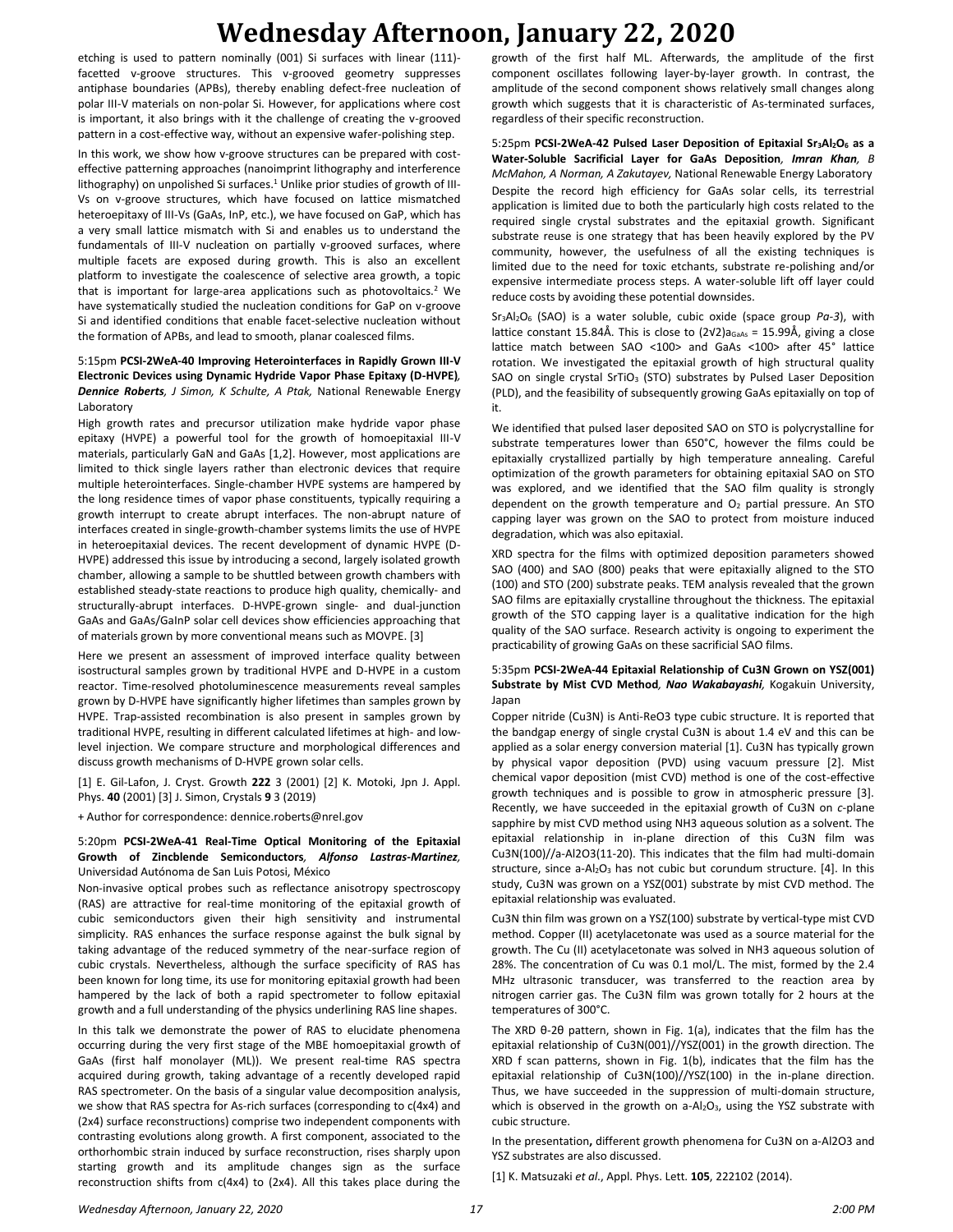### **Wednesday Afternoon, January 22, 2020**

- [2] Z.Q. Liu *et al*., Thin Solid Films. **325,** 55 (1998).
- [3] T. Kawaharamura *et al*., J. Appl. Phys. Lett. **47**, 4669 (2008).
- [4] T. Yamaguchi *et al*., *in preparation*.
	- <sup>+</sup> Author for correspondence: cm19053@ns.kogakuin.ac.jp (N.

Wakabayashi).

: ct11761@ns.kogakuin.ac.jp (T. Honda).

5:40pm **PCSI-2WeA-45 UPGRADED: Halogen Surface Chemistries for Atomically Precise Manufacturing on Si(100)***, Kevin Dwyer, M Dreyer, K Gaskell,* University of Maryland*; R Butera,* Laboratory for Physical Sciences Atomic-scale fabrication of electronic devices in silicon has been widely demonstrated using a scanning tunneling microscope (STM) and hydrogenbased surface chemistries to precisely place phosphorous donor atoms on the surface. Incorporation of PH<sub>3</sub> precursors into lithographic patterns formed from a hydrogen resist in a Si surface can produce metallic wires, quantum dots defined by electrostatic gates, and single donor atom qubits for quantum information (QI) research[1]. However, interest in acceptor dopants and hole-based devices necessitates the development of alternate precursor and/or resist chemistries for device fabrication. Halogen chemistry is potentially more favorable for acceptor incorporation than hydrogen[2], and to that end we explore halogen-based resists including Cl, Br, and I, along with metal-halide precursors to deposit acceptor dopants.

Here, we present results on the complete surface passivation of Si(100) using Cl, Br, and I, and demonstrate STM lithography at cryogenic and elevated temperatures [3]. We further study the stability of halogenterminated Si(100) in ambient environments using x-ray photoelectron spectroscopy (XPS) to facilitate transport of samples outside of ultra-high vacuum environments. Finally, we present results of metal-halide adsorption on Si(100) as a viable path towards acceptor doping.

#### 6:00pm **PCSI-2WeA-49 Novel Growth Mechanisms in van der Waals Epitaxy: 3D Morphologies of Bi2Se3***, Theresa Ginley, S Law,* University of Delaware

Van der Waals (vdW) materials, such as graphene, transition metal dichalcogenides, and bismuth chalcogenides, are an increasingly popular research topic due to their wide variety of applications. They are characterized by strongly bonded layers in the *a-b* plane and weak vdW bonds between layers in the *c*-direction. Careful control of vdW materials could create designer stacks of 2D materials or unlock the unique physics of 3D topological insulators, resulting in improved optoelectronic, spintronic, and valleytronic technologies. Growth via Molecular Beam Epitaxy (MBE) is a promising avenue for improved material quality due to its' highly customizable growth conditions. Unlike traditional MBE, which relies on the strong interaction between the growth material and a lattice matched substrate, vdW epitaxy takes advantage of the weak vdW bonds to grow on substrates with vastly different crystal structures. Unfortunately, vdW epitaxy cannot be fully explained via the well-known mechanics of traditional MBE. Growth of atomically smooth layers remains challenging as vdW materials tend to grow in terraced "wedding cake" morphologies. Also, vdW materials favor the (001) orientation with the vdW gaps parallel to the growth surface. Other orientations have been reported via MBE but require extensive substrate pretreatment or prepatterning. Improved understanding of the growth mechanisms involved in vdW epitaxy could allow for improved material quality as well as exotic growth morphologies.

In this study, we use the topological insulator  $Bi<sub>2</sub>Se<sub>3</sub>$  as a prototypical vdW material for the exploration of growth mechanics. We chose to grow on GaAs(001) substrates as the interaction of adatoms with the post deoxidization reconstructed surface may provide greater insight than a less complex growth surface, such as previous work on sapphire substrates. It was found that growth at a substrate temperature of 425°C produced a significant amount of growth in the elusive (0015) orientation, with domains aligned along the GaAs[110] axis (Sample A). It is believed that bismuth aggregation due to thermal degradation as well as fast diffusion of bismuth along GaAs[110] combine to push growth into this orientation. A film grown on a 10nm (Bi<sub>0.5</sub>In<sub>0.5</sub>)<sub>2</sub>Se<sub>3</sub> buffer layer results in the formation of Bi2Se<sup>3</sup> platelets with sheer walls and flat tops (Sample B). Based on this research it is believed that vdW growth dynamics are dominated by the relative strength of film/adatom and substrate/adatom interactions. The morphologies reported here differ significantly from those reported on sapphire, implying that substrate interaction is key to understanding novel morphologies in vdW materials.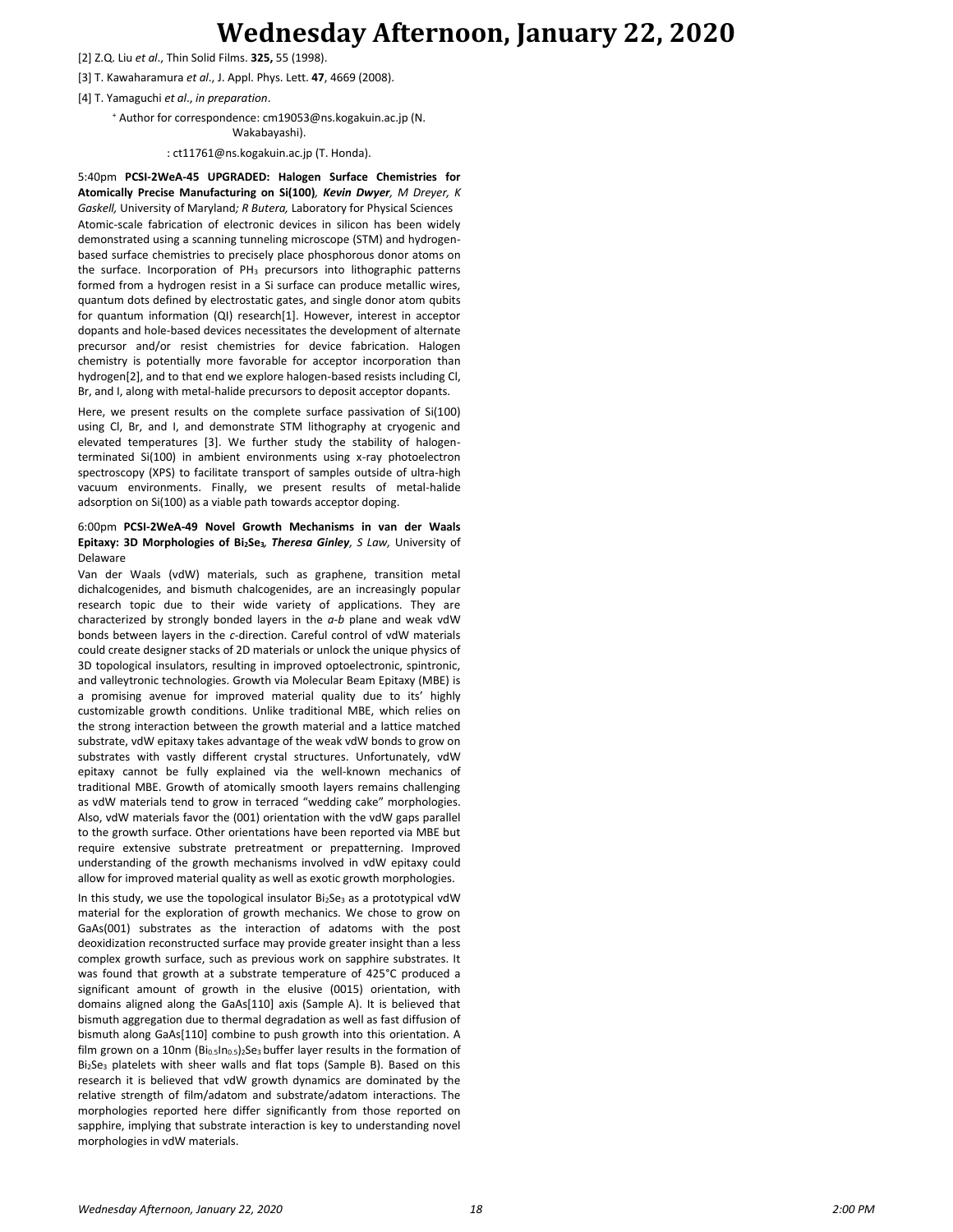### **Thursday Morning, January 23, 2020**

### **Room Canyon/Sugarloaf - Session PCSI-1ThM**

#### **2D Materials - Strain and Heterostructures**

**Moderator:** Joshua Robinson, The Pennsylvania State University

#### 8:30am **PCSI-1ThM-1 Electron Transport in Strain-Engineered Graphene***,*

*Nadya Mason,* University of Illinois at Urbana Champaign **INVITED** There is wide interest in using strain-engineering to modify the physical properties of 2D materials, for both basic science and applications. Deformations of graphene, for example, can lead to the opening of band gaps, as well as the generation of pseudo-magnetic fields and novel electronic states. We demonstrate how controllable, device-compatible strain patterns in graphene can be engineered by depositing graphene on corrugated substrates. We discuss several techniques for creating corrugated substrates [1,2], focusing on periodic spherical curvature patterns in the form of closely packed nanospheres. We show how the smaller nanospheres induce larger tensile strain in graphene, and we explain the microscopic mechanism of this [3]. We also present experimental results demonstrating how a nearly periodic array of underlying nanospheres creates a strain superlattice in graphene, which exhibits mini-band conductance dips and magnetic field effects that depend on the magnitude of induced strain [4]. This control of the strain degree of freedom provides a novel platform both for fundamental studies of 2D electron behavior and for prospective applications in 2D electronic devices.

9:10am **PCSI-1ThM-9 UPGRADED: Revealing Exciton Masses and Dielectric Properties of Monolayer Semiconductors with High Magnetic Fields***, Mateusz Goryca, J Li, A Stier,* Los Alamos National Laboratory*; T Taniguchi, K Watanabe,* National Institute for Materials Science, Japan*; E Courtade, S Shree, C Robert, B Urbaszek, X Marie,* Universite de Toulouse, INSA-CNRS-UPS, LPCNO, France*; S Crooker,* Los Alamos National Laboratory

In semiconductor physics, many of the essential material parameters relevant for optoelectronics can be experimentally revealed via optical spectroscopy in sufficiently large magnetic fields. For the new class of monolayer transition-metal dichalcogenide (TMD) semiconductors, this field scale can be substantial – many tens of teslas or more – due to the relatively heavy carrier masses and the very large electron-hole (exciton) binding energies. For that reason many fundamental parameters of TMDs were – up to now – still assumed from density functional theory calculations and have not been experimentally measured.

Here we report circularly-polarized absorption spectroscopy of the monolayer semiconductors MoS<sub>2</sub>, MoSe<sub>2</sub>, MoTe<sub>2</sub>, WS<sub>2</sub>, and WSe<sub>2</sub> in very high magnetic fields up to 91 T. By encapsulating exfoliated monolayers in hexagonal boronnitride (hBN), we achieve very high optical quality structures that allow to follow the diamagnetic shifts and valley Zeeman splittings of not only the 1*s* ground state of the neutral exciton but also its excited 2*s*, 3*s*, ..., *ns* Rydberg states. The energies and diamagnetic shifts provide a direct determination of the effective (reduced) exciton masses and the dielectric properties of these monolayer semiconductors. Unexpectedly, the measured exciton masses are significantly heavier than predicted for Mo-based monolayers. Moreover, we also measure other important material properties, including exciton binding energies, exciton radii, and free-particle bandgaps. These results provide essential and quantitative parameters for the rational design of optoelectronic van der Waals heterostructures incorporating 2D semiconductor monolayers.

#### 9:30am **PCSI-1ThM-13 Optical Determination of Ice-Induced Interfacial Strain on Single-Layer Graphene***, Subash Kattel, J Murphy, S Pasco, J Ackerman, V Alvarado, W Rice,* University of Wyoming

Ice formed on a material creates a strain that is indicative of its adhesive strength with another material. Previous determinations of ice adhesion strength, a critical parameter for understanding icing physics, have proven to be highly dependent on experiment-specific conditions, such as surface roughness, icing conditions, water purity, etc. In this work, we use Raman spectroscopy to contactlessly and non-destructively measure temperaturedependent ice-induced strain for the first time. To isolate the ice-material interface, we probe the vibrational modes of single layer graphene (SLG) from 20°C to -30°C with and without ice as shown in Figure 1(a). Along with the well-known temperature-dependent Raman shift of SLG, a clear, ≈2 cm- $1$  change in the 2D-frequency (2650 cm $1$ ) developed upon ice formation is shown in Figure 1(b). We found this change in the Raman shift occurred even between supercooled water and ice at the same temperature. This small, change in the Raman shift of SLG corresponds to a 0.013% strain, which we show through spatial Raman mapping has a rich variation over

the ice-SLG interface, as depicted in Figure 2. This point-by-point spatial mapping of the ice-induced strain enables precise correlation with surface roughness evaluation methods and theoretical models . Our results demonstrate that vibrational spectroscopy of 2D monolayers can precisely and locally measure strain at ice-material interfaces.

#### 9:35am **PCSI-1ThM-14 UPGRADED: Electron Pairing by Remote-Phonon Scattering in Oxide-Supported Graphene***, D Shin,* The University of Texas*; M Fischetti,* The University of Texas at Dallas*; Alex Demkov,* The University of Texas

Using first principles calculations we have shown that placing graphene on a (111)-oriented perovskite SrTiO<sub>3</sub> (STO) surface provides a possible doping mechanism [1]. Further theoretical analysis presented here suggests that coupling of electrons in graphene to interfacial hybrid plasmon/optical modes via remote-phonon scattering may result in an effective attractive electron-electron interaction that, in turn, could lead to electron pairing and superconductivity [2]. Specifically, we consider top-gated graphene supported by STO as shown in Fig.1. Using the full dynamic polarizability within the random phase approximation (RPA) for the entire system (including the hybrid modes arising from the coupling of the graphene plasmons to the optical phonons of the STO substrate and gate insulator), we estimate the superconducting transition temperature in the strongcoupling limit. In Fig. 2, we show the estimated superconducting critical temperature as a function of carrier density for different oxide thicknesses. As the carrier density increases, the critical temperature increases. The critical temperature is higher in the system of thicker  $HfO<sub>2</sub>$  oxide since the electron-IPP interaction is stronger with thicker top-gate oxide.

 Figure 1**.** Schematic of a model used in our calculation. Here the STO substrate is assumed to be semi-infinite and the graphene layer is laterally infinite in the vacuum region between  $HfO<sub>2</sub>$  and STO.

 Figure 2. Estimated superconducting critical temperature as a function of carrier density and the two indicated values of the oxide thickness in the strong-coupling limit.

#### [1] D. Shin and A. A. Demkov, Phys. Rev. B **97**, 075423 (2018).

[2] D. Shin, M. V. Fischetti, and A. A. Demkov, Phys. Rev. B **100**, 125417 (2019).

<sup>+</sup> Author for correspondence: demkov@physics.utexas.edu

#### 9:55am **PCSI-1ThM-18 Modeling of Interfaces in All-Solid-State Li-ion Batteries***, Yue Qi,* Michigan State University **INVITED**

Paring solid electrolytes with Li metal anode and high voltage cathodes form promising all-solid-state Li-ion batteries with higher energy density and ultimately safety. With the rapid development of fast Li-ion conducting solid electrolytes, the major bottleneck for all-solid-state Li-ion batteries lies at the high interfacial resistance and Li dendrite growth. This talk will focus on new mechanism understanding obtained by atomisticly-informed multi-scale modeling approaches.

The high interfacial resistance is due to two main factors: physical contact and chemical effect. The chemical effect was captured by a new density functional theory (DFT) based model, which predicts the potential map inside a solid-state battery and determines the potential drop, electrostatic dipole, and space-charge layer at the electrode/solid-electrolyte interface.[1] This new physics insight unified the seemingly contradictory experimental observations and led to new device design rules to promote interfacial ion transport in future solid-state batteries.[2] The physical contact was described by combining contact mechanics and 1D Newman battery model. The model suggested how much pressures should be applied to recover the capacity drop due to contact area loss.

To simulate Li dendrite growth inside polycrystalline solid electrolytes, we coupled DFT calculations with the phase-field method. This model successfully explained the experimentally observed dendrite intergranular growth and revealed that the trapped electrons at grain boundaries and surfaces may produce isolated Li-metal nucleation, leading to a sudden increase of Li-dendrite penetration depth. Based on the model, we developed new dendrite resistant criteria by comparing the basic material properties for a number of solid electrolytes including LLZO, Li<sub>3</sub>PS<sub>4</sub>, LATP, and LiPON. [3][4]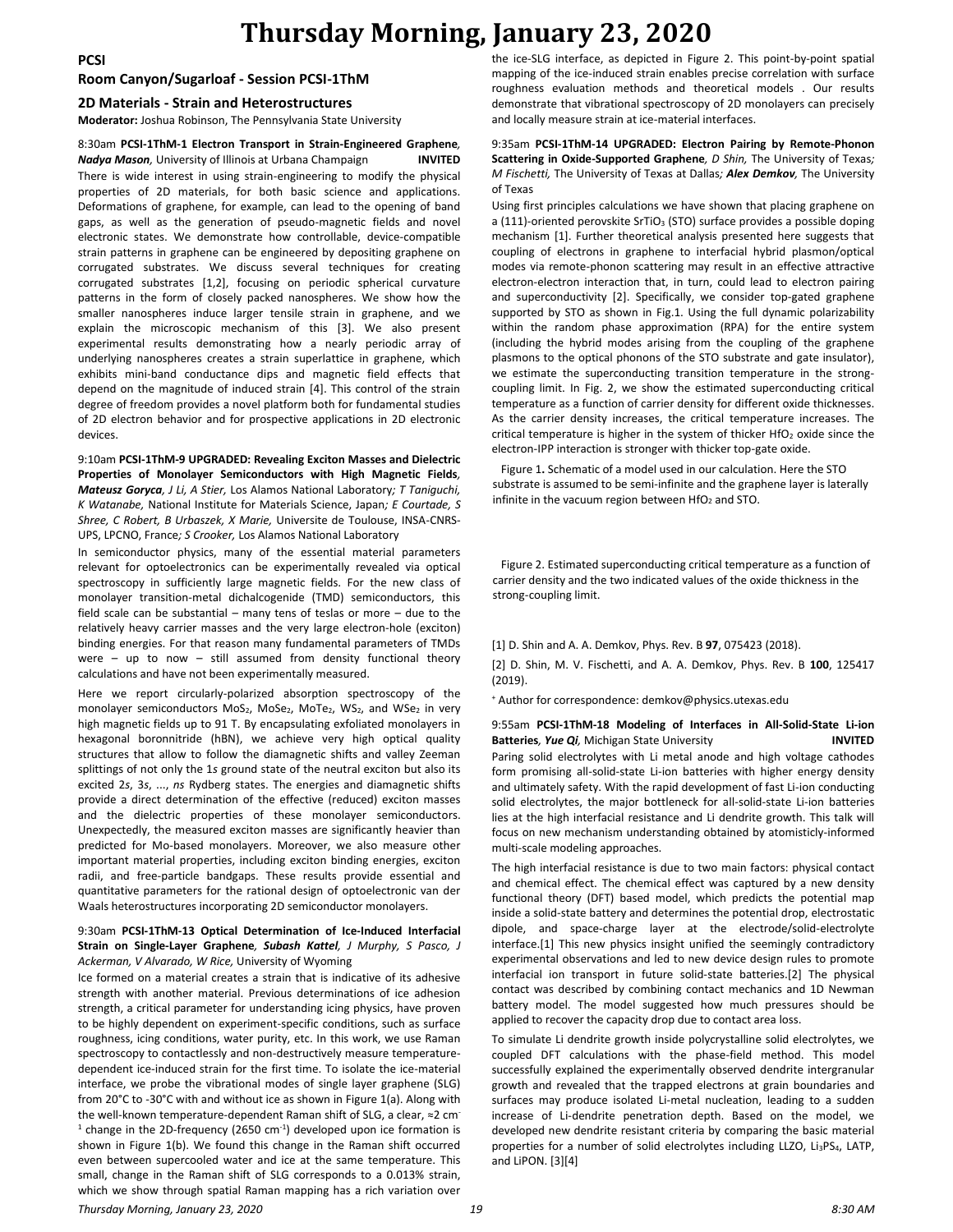# **Thursday Morning, January 23, 2020**

These modeling advancements will be integrated into a new framework to guide the development of all-solid-state Li-ion batteries.

[1] M.W. Swift and Y. Qi, Phys. Rev. Lett. 122, 167701 (2019)

[2] H.-K. Tian and Y. Qi, J. Electrochemical Society 164 (11), E3512-E3521

[3] H.-K. Tian, B. Xu, and Y. Qi Journal of Power Sources 392 (2018) 79–86

[4] H.-K. Tian, Z. Liu, Y. Ji, L.-Q. Chen, and Y. Qi, Chemistry of Materials 31 (2019) 7351-7359

Author for correspondence: yueqi@egr.msu.edu [mailto:yueqi@egr.msu.edu]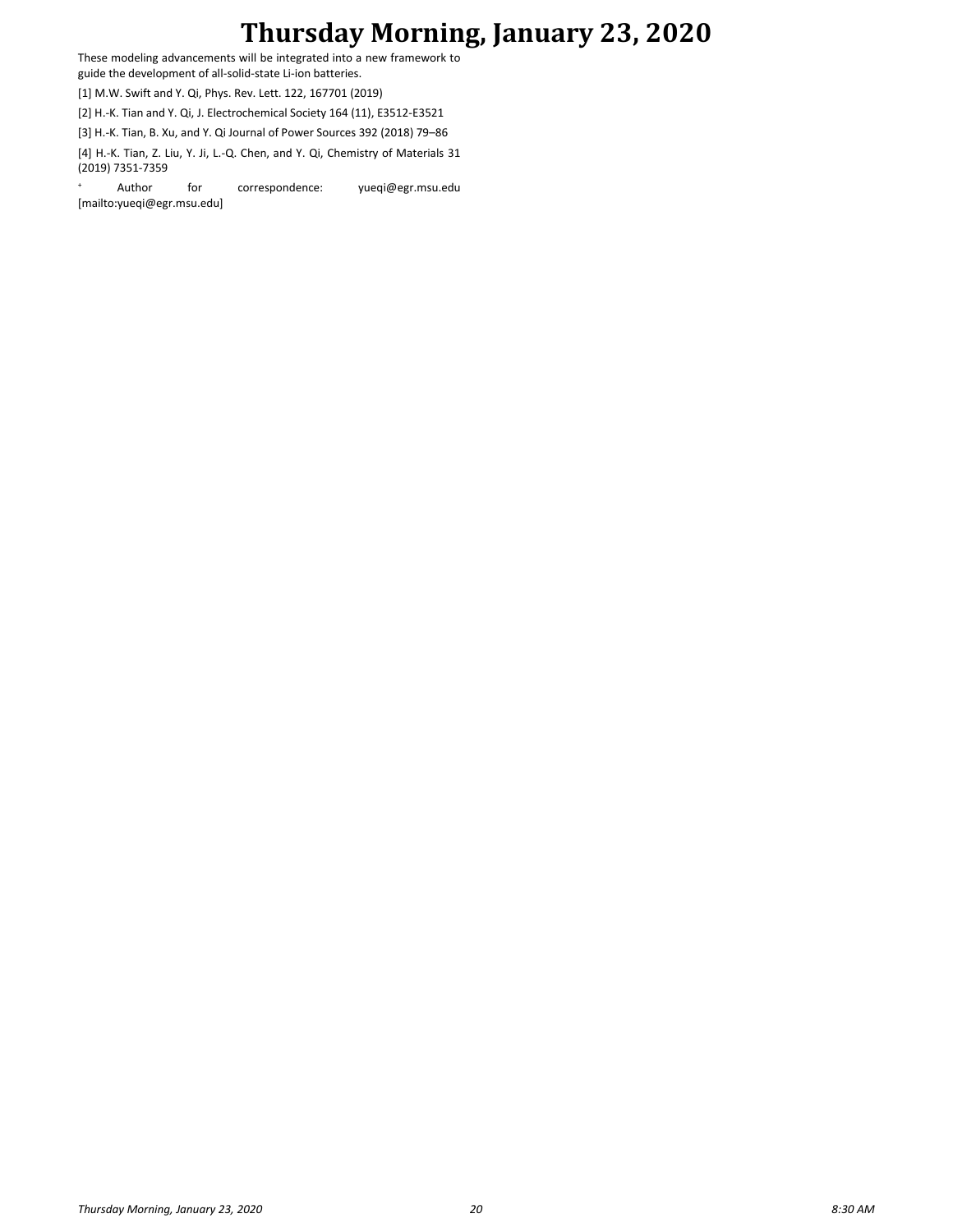#### **Author Index**

#### $- A -$

Abi Jaoude, M: PCSI-2MoM-41, 5 Ackerman, J: PCSI-1ThM-13, 19 Ahmed, S: PCSI-2WeM-41, 13 Ahn, Y: PCSI-1TuM-9, 9 Alameri, D: PCSI-2WeM-42, 13 Alberi, K: PCSI-2SuA-29, 1 Alexander, A: PCSI-2SuA-30, 2 Alkhidir, T: PCSI-2MoM-41, 5 Alpha, C: PCSI-2MoM-41, 5 Altoe, V: PCSI-2TuM-39, 10 Alvarado, V: PCSI-1ThM-13, 19 Anderson, E: PCSI-2MoA-37, 7 Appelfeller, S: PCSI-2MoM-40, 5 Arey, B: PCSI-2SuA-30, 2 Argibay, N: PCSI-1WeM-11, 12 Aydil, E: PCSI-1WeA-9, 15  $-$  B  $-$ Bannerjee, A: PCSI-2TuM-39, 10 Bardgett, D: PCSI-2WeM-39, 13 Barral, A: PCSI-1TuM-13, 9 Batteas, J: PCSI-1WeM-11, 12 Bauers, S: PCSI-2WeM-39, 13 Beaton, D: PCSI-MoE-9, **8** Beechem, T: PCSI-2MoA-37, 7 Benter, S: PCSI-1MoA-11, 6 Berry, J: PCSI-TuE-1, **11** Berthe, M: PCSI-1MoA-15, 7 Biacchi, A: PCSI-2WeM-40, 13 Bocheff, M: PCSI-2SuA-25, 1 Borgström, M: PCSI-TuE-9, **11** Brown-Heft, T: PCSI-2SuA-25, 1 Bruckmann, C: PCSI-1MoM-9, 4 Bussmann, E: PCSI-2MoA-37, 7 Butera, R: PCSI-2WeA-45, 18  $-$  C  $-$ Cabrini, S: PCSI-2TuM-39, 10 Campbell, D: PCSI-2MoA-37, 7 Chandross, M: PCSI-1WeM-11, 12 Chang, Y: PCSI-2SuA-25, 1; PCSI-2SuA-31, 2 Chatterjee, S: PCSI-2SuA-25, 1 Chen, C: PCSI-1WeA-10, 15 Chin, S: PCSI-1WeA-10, 15 Chiu, Y: PCSI-1WeA-10, 15 Cossio, G: PCSI-1WeM-12, 12 Courtade, E: PCSI-1ThM-9, 19 Crooker, S: PCSI-1ThM-9, 19 Curry, J: PCSI-1WeM-11, 12  $-$  D  $-$ Dähne, M: PCSI-2MoM-40, 5 Das, B: PCSI-1WeA-9, 15 De Palma, A: PCSI-1WeM-12, **12** Degen, C: PCSI-1TuM-1, **9** Dehankar, A: PCSI-1TuM-19, 9 Demkov, A: PCSI-1ThM-14, **19**; PCSI-1WeA-15, **16** Divan, R: PCSI-2WeM-42, 13 Dong, R: PCSI-2WeM-42, 13 Dreyer, M: PCSI-2WeA-45, 18 Du, L: PCSI-1MoM-10, 4 Dunin-Borkowski, R: PCSI-1MoA-15, 7; PCSI-1WeA-10, 15 Dwyer, K: PCSI-2WeA-45, **18**  $- E -$ Ebert, P: PCSI-1MoA-15, 7; PCSI-1WeA-10, **15** Eddy, Jr., C: PCSI-2SuA-31, **2** Eisele, H: PCSI-1MoA-15, 7; PCSI-1MoM-9, **4**; PCSI-2MoM-40, 5 Erickson, T: PCSI-1TuM-13, 9  $- F -$ Faeth, B: PCSI-MoE-1, 8 Fagan, J: PCSI-2WeM-40, 13 Fedorov, A: PCSI-2SuA-25, 1

### **Bold page numbers indicate presenter**

Ferrari, V: PCSI-1TuM-13, 9 Fischetti, M: PCSI-1ThM-14, 19 Flatté, M: PCSI-1TuM-14, 9; PSCI-SuE-1, **3** Franz, M: PCSI-2MoM-40, 5  $-$ Galazka, Z: PCSI-1MoM-9, 4 Galbiati, M: PCSI-1SuA-18, **1** Gamache, P: PCSI-2MoA-37, 7 Gaskell, K: PCSI-2WeA-45, 18 Gater, D: PCSI-2MoM-41, 5 Ginley, T: PCSI-2WeA-49, **18** Ginting, E: PCSI-1MoM-10, 4 Gorman, B: PCSI-2WeM-39, 13 Goryca, M: PCSI-1ThM-9, **19** Goto, K: PCSI-2WeA-31, 16 Grandidier, B: PCSI-1MoA-15, 7 Griffin, S: PCSI-2TuM-39, 10 Grine, A: PCSI-2MoA-37, 7 Gunter, M: PCSI-2MoA-37, 7 Guo, T: PCSI-2SuA-25, 1 Guo, Y: PCSI-1WeA-1, 15 Gupta, G: PCSI-1MoA-9, 6  $-$  H  $-$ Harmon, N: PCSI-1TuM-14, 9; PSCI-SuE-1, 3 Hasegawa, Y: PCSI-MoE-10, **8** Higashiwaki, M: PCSI-2WeA-31, **16** Hight Walker, A: PCSI-2WeM-40, 13 Hofmann, J: PCSI-1MoM-9, 4 Hong, S: PCSI-1MoM-11, **4** Hsing, C: PCSI-1WeA-10, 15 Hsu, H: PCSI-1WeA-10, 15; PCSI-1WeA-14, 15; PCSI-1WeA-16, 16; PCSI-1WeA-17, 16; PCSI-1WeM-10, 12 Huang, B: PCSI-1WeA-10, 15 Hunt, D: PCSI-1TuM-13, 9  $-1-$ Inbar, H: PCSI-2SuA-25, **1** Isakovic, A: PCSI-2MoM-41, **5**  $-1-$ Jo, W: PCSI-2MoM-42, **5** Johnston-Halperin, E: PCSI-1TuM-19, 9 Jones, K: PCSI-1WeM-12, 12  $-$  K  $-$ Karbach, D: PCSI-2WeM-42, 13 Kattel, S: PCSI-1ThM-13, **19** Katzenmeyer, A: PCSI-2MoA-37, 7 Kawakami, R: PCSI-1TuM-19, 9 Khan, I: PCSI-2WeA-42, **17** Kim, K: PCSI-1TuM-9, 9 Knutsson, J: PCSI-1MoA-11, 6 Kriekebaum, J: PCSI-2TuM-39, 10 Krishnamoorthy, S: PCSI-1MoM-19, 4 Ku, H: PCSI-2TuM-31, 10 Kubicki, M: PCSI-2MoM-40, 5 Kuehl, V: PCSI-2WeM-40, 13 Kuljanishvili, I: PCSI-2WeM-42, **13** Kumagai, Y: PCSI-2WeA-31, 16  $-1-$ Lake, R: PCSI-2TuM-31, 10 Lastras-Martinez, A: PCSI-2WeA-41, **17** Law, S: PCSI-2WeA-49, 18 Lee, H: PCSI-1TuM-9, 9; PCSI-1WeM-9, **12** Lee, J: PCSI-1TuM-9, 9; PCSI-1WeM-9, 12; PCSI-2SuA-31, 2 Lefebvre, I: PCSI-1MoA-15, 7 Lehmann, S: PCSI-1MoA-11, 6 Leighton, C: PCSI-1WeA-9, 15 Leung, T: PCSI-1WeA-14, 15; PCSI-1WeA-16, 16; PCSI-1WeA-17, 16; PCSI-1WeM-10, 12 Li, J: PCSI-1ThM-9, 19 Li, W: PCSI-1WeA-15, 16 Li, X: PCSI-1SuA-2, **1**; PCSI-1WeM-12, 12 Lin, M: PCSI-1WeA-14, 15; PCSI-1WeA-16, 16; PCSI-1WeA-17, **16**; PCSI-1WeM-10, 12 Lindner, S: PCSI-2MoM-40, **5** Liu, W: PCSI-1WeM-10, **12** Liu, X: PCSI-2TuM-39, 10 Liu, Y: PCSI-1MoA-11, 6; PCSI-2WeM-42, 13 Liu, Z: PCSI-1WeM-11, 12 Long, J: PCSI-2TuM-31, 10 Lu, P: PCSI-2MoA-37, 7 Lu, T: PCSI-2MoA-37, 7 Lucero, J: PCSI-2MoA-37, 7 Luk, T: PCSI-2MoA-37, 7 Luo, Y: PCSI-1TuM-19, 9 Lynn, K: PCSI-1MoM-19, 4  $- M -$ Ma, Y: PCSI-1TuM-13, 9 Maiti, M: PCSI-1WeA-9, 15 Manno, M: PCSI-1WeA-9, 15 Marie, X: PCSI-1ThM-9, 19 Masegi, H: PCSI-1MoA-10, **6** Mason, N: PCSI-1ThM-1, **19** McCluskey, M: PCSI-2WeM-41, **13** McFadden, A: PCSI-2SuA-31, 2 McMahon, B: PCSI-2WeA-42, 17 McMillan, S: PCSI-1TuM-14, **9** Meng, K: PCSI-1TuM-13, 9 Mikkelsen, A: PCSI-1MoA-11, 6 Minor, A: PCSI-2TuM-39, 10 Mishra, M: PCSI-1MoA-9, **6** Misra, S: PCSI-2MoA-37, 7 Moore, L: PCSI-2WeM-42, 13 Moore, Q: PCSI-1WeM-11, 12 Moore, W: PCSI-1WeA-9, 15 Murakami, H: PCSI-2WeA-31, 16 Murphy, J: PCSI-1ThM-13, 19  $- N -$ Nam, S: PSCI-SuE-9, **3** Nguyen, D: PCSI-1WeA-10, 15 Nie, W: PCSI-2MoM-31, **5**; PCSI-2MoM-39, 5 Norman, A: PCSI-2WeA-39, 16; PCSI-2WeA-42, 17 Nys, J: PCSI-1MoA-15, 7 — O — Ogletree, D: PCSI-2TuM-39, **10** Olszta, M: PCSI-2SuA-30, 2 Ooi, Y: PCSI-1MoM-19, 4  $- P -$ Palmstrom, C: PCSI-1MoA-11, 6; PCSI-2SuA-25, 1; PCSI-2SuA-31, 2 Pappas, D: PCSI-2TuM-31, **10** Pasco, S: PCSI-1ThM-13, 19 Pendharkar, M: PCSI-2SuA-25, 1 Pennachio, D: PCSI-2SuA-31, 2 Perez-Hoyos, E: PCSI-1TuM-19, **9** Perkins, J: PCSI-2WeM-39, 13 Pharis, D: PCSI-1TuM-19, 9 Plissard, S: PCSI-1MoA-15, 7 Posadas, A: PCSI-1WeA-15, 16 Ptak, A: PCSI-2WeA-40, 17 Pulzara Mora, A: PCSI-1TuM-18, 9 Pulzara Mora, C: PCSI-1TuM-18, **9**  $-\alpha -$ Qi, Y: PCSI-1ThM-18, **19** Quan, J: PCSI-1WeM-12, 12  $- R -$ Ranga, P: PCSI-1MoM-19, 4 Read, D: PCSI-2SuA-25, 1 Rice, A: PCSI-2SuA-29, **1** Rice, W: PCSI-1ThM-13, 19; PCSI-2WeM-40, 13 Richardson, C: PCSI-2SuA-30, **2** Ritter, J: PCSI-2WeM-41, 13 Robert, C: PCSI-1ThM-9, 19 Roberts, D: PCSI-2WeA-40, **17**; PCSI-2WeM-39, **13** Robertson, J: PCSI-1WeA-1, **15**